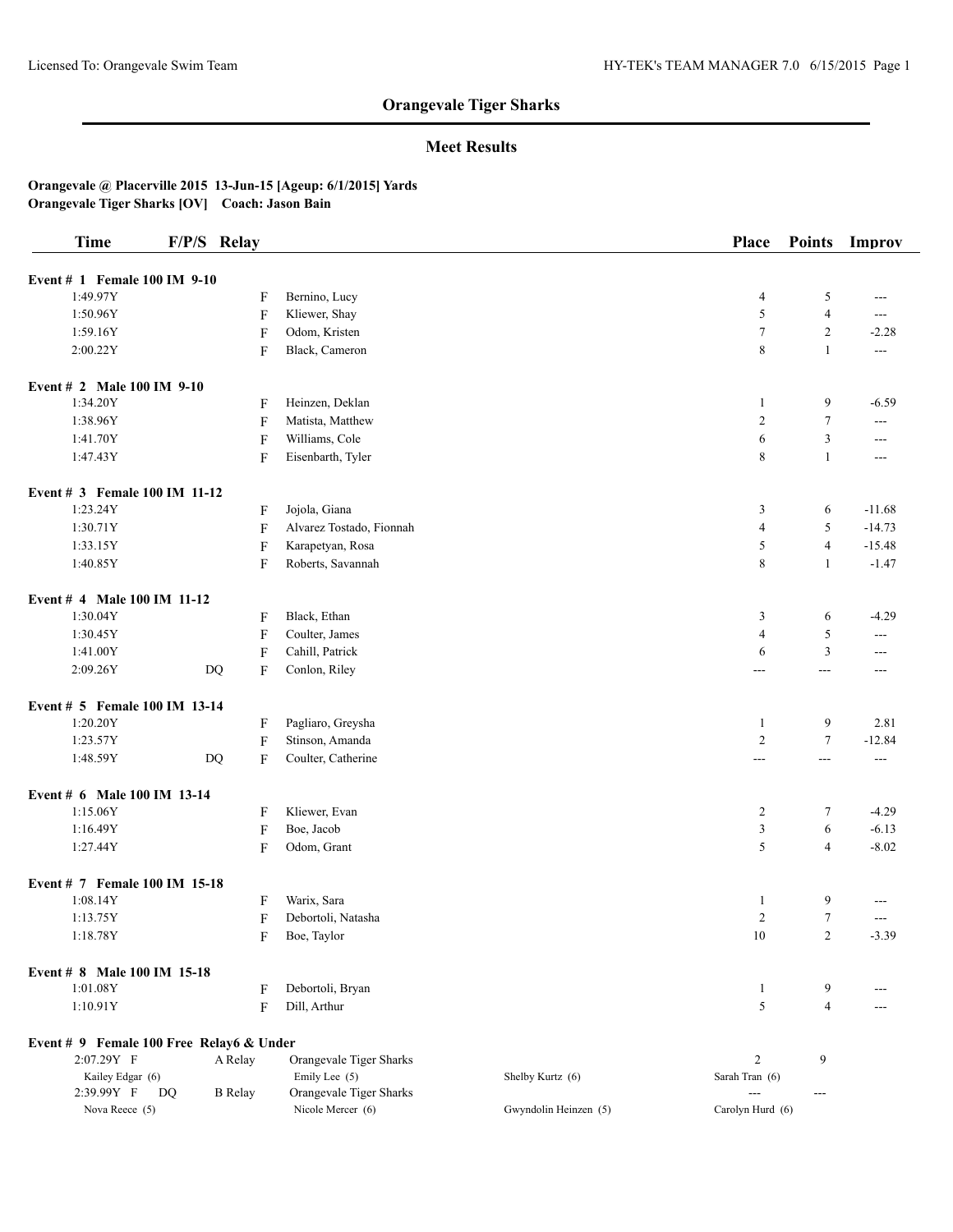## **Meet Results**

| Time | F/P/S Relay                            | <b>Place Points Improv</b> |  |
|------|----------------------------------------|----------------------------|--|
|      | Event #10 Male 100 Free Relay6 & Under |                            |  |

| 1:47.18Y F                              | A Relay        | Orangevale Tiger Sharks |                              | 12<br>1               |
|-----------------------------------------|----------------|-------------------------|------------------------------|-----------------------|
| Wyatt Penman (6)                        |                | Emerson Ramey (6)       | Scott Camden (6)             | Brayden Golden (6)    |
| $3:04.61Y$ F<br>DQ                      | <b>B</b> Relay | Orangevale Tiger Sharks |                              | $\overline{a}$        |
| Jack Jenkins (6)                        |                | Dawson Matista (5)      | Ryder Eisenbarth (5)         | Noah Penman (5)       |
| Event #11 Female 100 Medley Relay 7-8   |                |                         |                              |                       |
| $1:30.80Y$ F                            | A Relay        | Orangevale Tiger Sharks |                              | 12<br>1               |
| Ayla Hardenburgh (8)                    |                | Sara Hartwick (8)       | Mia Alvarez Tostado (8)      | Kylie Bergen (8)      |
| 2:30.76Y F<br>DQ                        | C Relay        | Orangevale Tiger Sharks |                              | $---$                 |
| Presley Hooper (8)                      |                | Spring Owen (8)         | Amber Rigby (7)              | Regan Silvers (7)     |
| 2:39.11Y F<br>DQ                        | <b>B</b> Relay | Orangevale Tiger Sharks |                              |                       |
| Zoe Alvarez Tostado (8)                 |                | Kolby Kaufert (7)       | Leigh Ann Coulter (7)        | Isabel English (7)    |
| Event $# 12$ Male 100 Medley Relay 7-8  |                |                         |                              |                       |
| 1:44.90Y F                              | A Relay        | Orangevale Tiger Sharks |                              | 12<br>1               |
| Will Puryear (7)                        |                | Tyler Scollay (8)       | Parker Brooks (8)            | Reece Conlon (8)      |
| $1:53.05Y$ F                            | B Relay        | Orangevale Tiger Sharks |                              | 3<br>$\tau$           |
| Micah Cook (8)                          |                | Jack Ryan (8)           | Sean Camden (8)              | Nathaniel Golden (8)  |
| 2:12.25Y F<br>DQ                        | C Relay        | Orangevale Tiger Sharks |                              | $---$                 |
| Alex Gilbreath (8)                      |                | Brandon Mercer (8)      | Jack Hutchison (7)           | Nicolas Tran (7)      |
| 2:24.00Y F<br>DQ                        | D Relay        | Orangevale Tiger Sharks |                              |                       |
| Kyle Lee (8)                            |                | Connor Williams (8)     | Wyatt AuClair (7)            | Brad Lee (8)          |
| Event #13 Female 100 Medley Relay 9-10  |                |                         |                              |                       |
| $1:25.67Y$ F                            | A Relay        | Orangevale Tiger Sharks |                              | 2<br>9                |
| Theresa Tran (9)                        |                | Payton Roberts (9)      | Shay Kliewer (10)            | Cameron Black (9)     |
| $1:33.62Y$ F                            | <b>B</b> Relay | Orangevale Tiger Sharks |                              | $\overline{4}$<br>5   |
| Lucy Bernino (9)                        |                | Kristen Odom (10)       | Shelbie Roberts (9)          | Amanda Rigby (9)      |
| $1:47.56Y$ F                            | C Relay        | Orangevale Tiger Sharks |                              | 6<br>1                |
| Madalyn Pardo (9)                       |                | Megan Beil (9)          | Christalina Brackett (10)    | Anna Jenkins (9)      |
| Event #14 Male 100 Medley Relay 9-10    |                |                         |                              |                       |
| $1:17.35Y$ F                            | A Relay        | Orangevale Tiger Sharks |                              | 12<br>1               |
| Tyler Eisenbarth (9)                    |                | Deklan Heinzen (10)     | Matthew Matista (10)         | Cole Williams (10)    |
| $1:37.16Y$ F                            | <b>B</b> Relay | Orangevale Tiger Sharks |                              | 5<br>3                |
| Marcello Gabrielli (10)                 |                | Benson Ramey (9)        | Bode Penman (9)              | Riley Bain (9)        |
| 2:00.57Y F<br>DQ                        | C Relay        | Orangevale Tiger Sharks |                              |                       |
| Ryland Bergen (10)                      |                | Zane Begley (10)        | Brennan Smith (9)            | Ronnie Weist (9)      |
| Event #15 Female 200 Medley Relay 11-12 |                |                         |                              |                       |
| 2:38.37Y F                              | A Relay        | Orangevale Tiger Sharks |                              | 9<br>2                |
| Katelyn Wilson (12)                     |                | Rosa Karapetyan (11)    | Giana Jojola (12)            | Maryanna Matista (11) |
| 2:51.94Y F                              | <b>B</b> Relay | Orangevale Tiger Sharks |                              | 5<br>3                |
| Paige Ryan (11)                         |                | Savannah Roberts (11)   | Fionnah Alvarez Tostado (11) | Ava Caron (11)        |
| 3:48.06Y F                              | C Relay        | Orangevale Tiger Sharks |                              | 1<br>6                |
| Alana Six (11)                          |                | Hannah Bernino (11)     | Corrina Cook (12)            | Luisa Garcia (11)     |
| Event #16 Male 200 Medley Relay 11-12   |                |                         |                              |                       |
| 2:48.63Y F                              | A Relay        | Orangevale Tiger Sharks |                              | $\overline{2}$<br>9   |
| Ethan Black (11)                        |                | Cody Scollay (11)       | James Coulter (11)           | Patrick Cahill (11)   |
| 3:11.19Y F                              | <b>B</b> Relay | Orangevale Tiger Sharks |                              | 3<br>$\tau$           |
| Zachary Warren (12)                     |                | Logan Penman (11)       | Gabriel Olalde (12)          | Kevin Hutton (12)     |
|                                         |                |                         |                              |                       |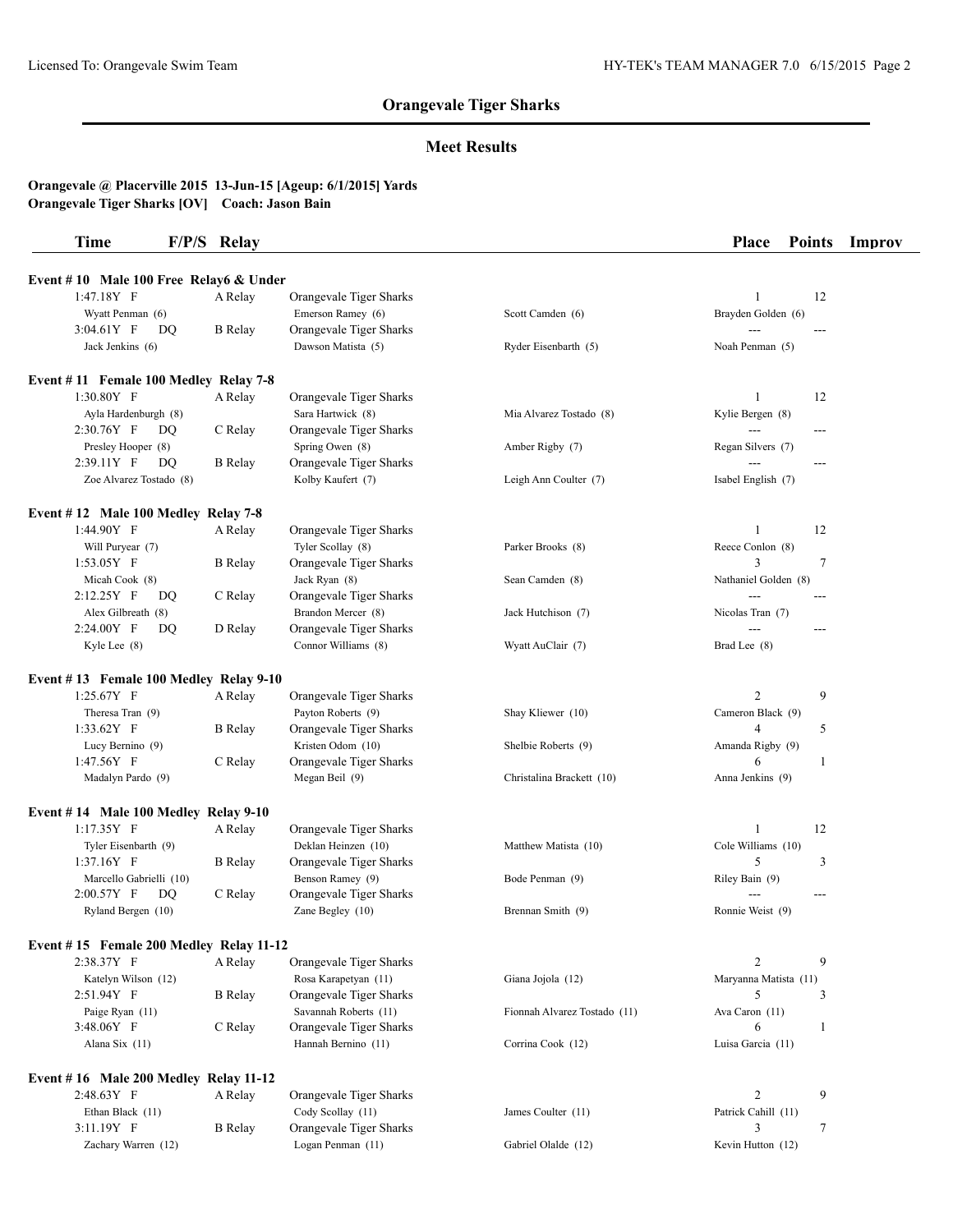### **Meet Results**

| <b>Time</b>                             | F/P/S Relay               |                         |                      | Place                  | <b>Points</b>  | Improv         |
|-----------------------------------------|---------------------------|-------------------------|----------------------|------------------------|----------------|----------------|
| Event #17 Female 200 Medley Relay 13-14 |                           |                         |                      |                        |                |                |
| 2:25.53Y F                              | A Relay                   | Orangevale Tiger Sharks |                      | $\mathbf{1}$           | 12             |                |
| Alaina Hardenburgh (13)                 |                           | Greysha Pagliaro (13)   | Isabella Hale (13)   | Amanda Stinson (14)    |                |                |
| Event #18 Male 200 Medley Relay 13-14   |                           |                         |                      |                        |                |                |
| 2:16.60Y F                              | A Relay                   | Orangevale Tiger Sharks |                      | $\overline{2}$         | $\overline{9}$ |                |
| Jacob Boe (14)                          |                           | Evan Kliewer (13)       | Trayton Heinzen (13) | Pace Walder (13)       |                |                |
| 2:59.48Y F<br>DQ                        | <b>B</b> Relay            | Orangevale Tiger Sharks |                      |                        | ---            |                |
| Vincent Rosenberger (13)                |                           | Grant Odom (13)         | David Weist (14)     | Noel Hann (13)         |                |                |
| Event #19 Female 200 Medley Relay 15-18 |                           |                         |                      |                        |                |                |
| 2:07.83Y F                              | A Relay                   | Orangevale Tiger Sharks |                      | 1                      | 12             |                |
| Christina Weist (18)                    |                           | Sara Warix (0)          | Alexis Williams (0)  | Natasha Debortoli (16) |                |                |
| <b>NS</b><br>$\mathbf{F}$               | <b>B</b> Relay            | Orangevale Tiger Sharks |                      |                        | $ -$           |                |
| Event #20 Male 200 Medley Relay 15-18   |                           |                         |                      |                        |                |                |
| X 2:09.76Y F                            | A Relay                   | Orangevale Tiger Sharks |                      | ---                    |                |                |
| Jesse Zapata (16)                       |                           | Zachary Debortoli (17)  | Bryan Debortoli (16) | Arthur Dill (15)       |                |                |
| Event #21 Female 25 Free 6 $&$ Under    |                           |                         |                      |                        |                |                |
| 25.87Y                                  | F                         | Tran, Sarah             |                      | $\overline{c}$         | $\tau$         | $-2.88$        |
| 34.46Y                                  | $\boldsymbol{\mathrm{F}}$ | Kurtz, Shelby           |                      | 6                      | $\overline{4}$ | $-0.80$        |
| 35.13Y                                  | ${\bf F}$                 | Edgar, Kailey           |                      | $\tau$                 | 3              | 3.27           |
| 35.23Y                                  | F                         | Reece, Nova             |                      | 8                      | $\overline{a}$ | $-9.15$        |
| 35.79Y                                  | $\boldsymbol{\mathrm{F}}$ | Sheridan, Jude          |                      | 9                      | $ -$           | $-15.69$       |
| 35.99Y                                  | ${\bf F}$                 | Lee, Emily              |                      | 10                     | $\overline{2}$ | $-1.13$        |
| 40.17Y                                  |                           | Hurd, Carolyn           |                      | 14                     | $\overline{a}$ | $-2.12$        |
|                                         | $\boldsymbol{\mathrm{F}}$ |                         |                      | 17                     |                |                |
| 44.12Y                                  | F                         | Mudron, Danica          |                      | 18                     | $---$          | $-25.17$       |
| 44.92Y                                  | F                         | Heinzen, Gwyndolin      |                      |                        | $\sim$ $\sim$  | $-6.07$        |
| 49.22Y                                  | F                         | Mercer, Nicole          |                      | 19                     | $---$          | $-1.90$        |
| 3:14.35Y                                | F<br><b>DQ</b>            | Gabrielli, Elisa        |                      | $---$                  | $---$          | $\sim$ $\sim$  |
| Event #22 Male 25 Free 6 $&$ Under      |                           |                         |                      |                        |                |                |
| 27.33Y                                  | F                         | Golden, Brayden         |                      | $\overline{2}$         | 7              | 2.54           |
| 28.02Y                                  | F                         | Penman, Wyatt           |                      | 3                      | 6              | $-0.08$        |
| 29.81Y                                  | F                         | Camden, Scott           |                      | 5                      | $\overline{4}$ | 1.19           |
| 31.40Y                                  | F                         | Ramey, Emerson          |                      | 6                      | $\mathfrak z$  | $-1.54$        |
| 36.66Y                                  | ${\bf F}$                 | Begley, Rhys            |                      | 9                      | $\overline{a}$ | $-21.68$       |
| 37.70Y                                  | F                         | Penman, Noah            |                      | 10                     | $ -$           | $-0.39$        |
| 41.00Y                                  | $\boldsymbol{\mathrm{F}}$ | Bain, Jacoby            |                      | 11                     | $\overline{a}$ | $-0.90$        |
| 42.74Y                                  | F                         | Jenkins, Jack           |                      | 12                     | $ -$           | $\overline{a}$ |
| 49.65Y                                  | F                         | Eisenbarth, Ryder       |                      | 16                     | $---$          | $-2.62$        |
| 53.95Y                                  | $\boldsymbol{\mathrm{F}}$ | Hutchison, Scott        |                      | 18                     | $\overline{a}$ | $-5.95$        |
| 54.35Y                                  | F                         | Matista, Dawson         |                      | 19                     | $-$ - $-$      | $-2.54$        |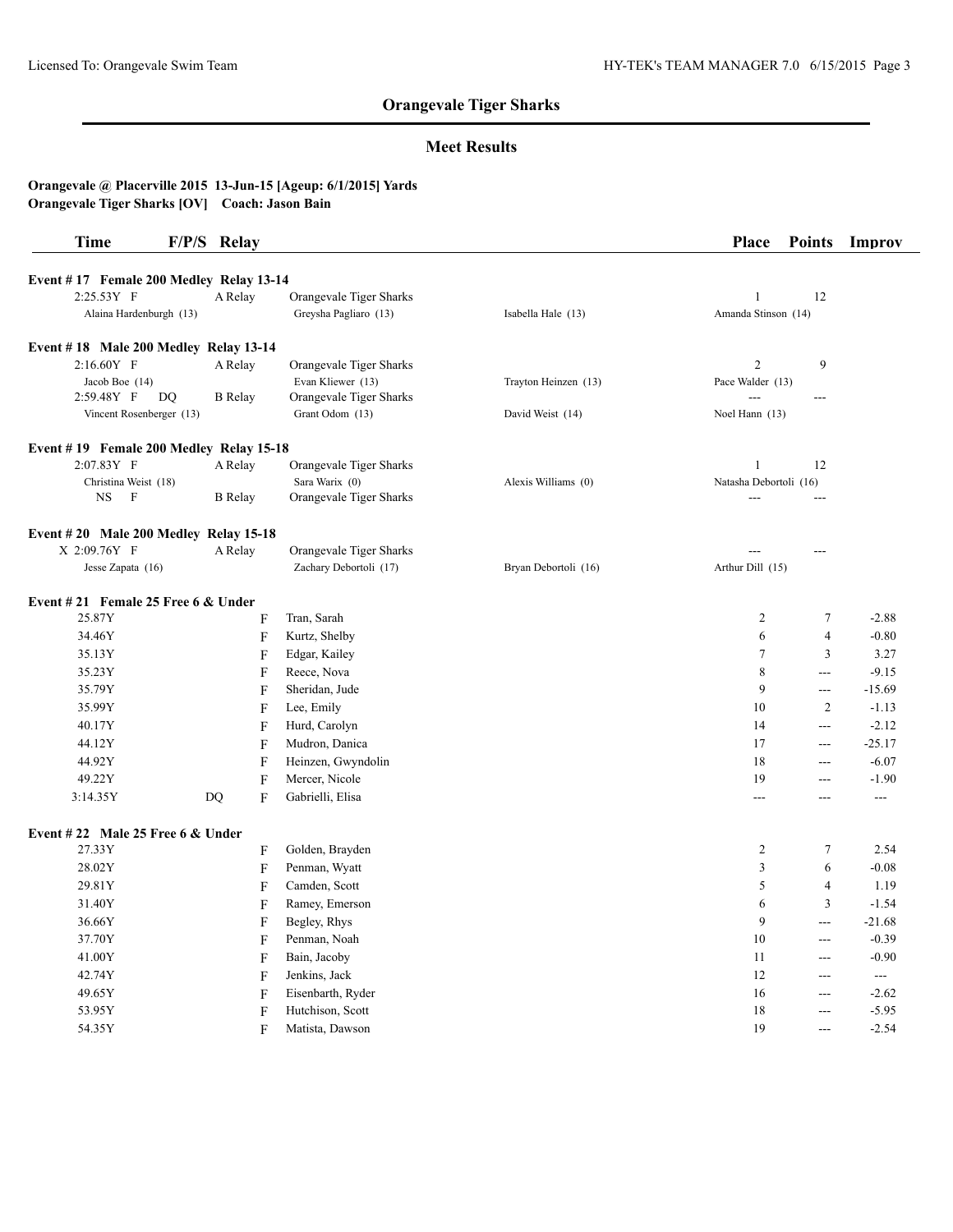## **Meet Results**

| <b>Time</b>                    | F/P/S Relay               |                       | <b>Place</b>                | <b>Points</b>            | Improv            |
|--------------------------------|---------------------------|-----------------------|-----------------------------|--------------------------|-------------------|
| Event $#23$ Female 25 Free 7-8 |                           |                       |                             |                          |                   |
| 17.67Y                         | F                         | Alvarez Tostado, Mia  | $\mathbf{1}$                | 9                        | 0.43              |
| 18.39Y                         | $\rm F$                   | Hardenburgh, Ayla     | $\ensuremath{\mathfrak{Z}}$ | 6                        | 0.83              |
| 20.26Y                         | $\mathbf F$               | Hartwick, Sara        | $\overline{4}$              | $\sqrt{5}$               | $-0.05$           |
| 21.91Y                         | $\rm F$                   | Alvarez Tostado, Zoe  | $\boldsymbol{7}$            | $\overline{2}$           | $-0.60$           |
| 23.51Y                         | $\rm F$                   | Kaufert, Kolby        | $\overline{9}$              | $\overline{a}$           | $-1.25$           |
| 27.92Y                         | $\rm F$                   | English, Isabel       | 17                          | $\scriptstyle \cdots$    | $-0.65$           |
| 29.38Y                         | $\boldsymbol{\mathrm{F}}$ | Rigby, Amber          | 19                          | $\overline{\phantom{a}}$ | $-6.20$           |
| 29.72Y                         | $\rm F$                   | Owen, Spring          | $20\,$                      | $\overline{a}$           | $-6.98$           |
| 32.90Y                         | F                         | Coulter, Leigh Ann    | 24                          | $-$                      | $-5.81$           |
| 33.87Y                         | ${\bf F}$                 | Hooper, Presley       | 25                          | $\overline{\phantom{a}}$ | ---               |
| 43.95Y                         | $\mathbf F$               | Silvers, Regan        | 30                          | $\overline{a}$           | $-7.11$           |
| 47.32Y                         | $\mathbf F$               | Six, Ashlyn           | 31                          | $\qquad \qquad - -$      | $-6.04$           |
| Event # 24 Male 25 Free 7-8    |                           |                       |                             |                          |                   |
| 22.10Y                         | F                         | Camden, Sean          | $\overline{4}$              | $\sqrt{5}$               | $-2.42$           |
| 22.56Y                         | ${\bf F}$                 | Dover, Andrew         | $\sqrt{5}$                  | $\overline{a}$           | $-7.77$           |
| 24.31Y                         | $\rm F$                   | Cook, Micah           | $\tau$                      | $\overline{4}$           | $-2.38$           |
| 27.11Y                         | F                         | Gilbreath, Alex       | 15                          | $\overline{\phantom{a}}$ | $-3.92$           |
| 28.85Y                         | F                         | Lee, Brad             | 16                          | $\sqrt{2}$               | 0.07              |
| 29.70Y                         | $\rm F$                   | Hutchison, Jack       | $17\,$                      | $\overline{\phantom{a}}$ | $-12.48$          |
| 30.96Y                         | $\rm F$                   | Conlon, Reece         | 19                          | $\mathbf{1}$             | 9.44              |
| 31.02Y                         | $\mathbf F$               | Ryan, Jack            | $20\,$                      | $\overline{\phantom{a}}$ | $-1.53$           |
| 32.72Y                         | $\boldsymbol{\mathrm{F}}$ | Lee, Kyle             | $21\,$                      | $\overline{a}$           | $-0.06$           |
| 39.12Y                         | ${\bf F}$                 | Schofield, Jack       | $25\,$                      | $\sim$ $\sim$            | $-22.51$          |
| 1:09.35Y                       | $\boldsymbol{\mathrm{F}}$ | Pardo, Joseph         | 27                          | $--$                     | 14.91             |
| $_{\rm NS}$                    | F                         | AuClair, Wyatt        | ---                         | $---$                    | ---               |
| Event #25 Female 25 Free 9-10  |                           |                       |                             |                          |                   |
| 17.28Y                         | F                         | Tran, Theresa         | 3                           | 6                        | $-0.85$           |
| 18.52Y                         | $\rm F$                   | Roberts, Payton       | $\sqrt{5}$                  | $\overline{4}$           | $0.07\,$          |
| 18.62Y                         | F                         | Jenkins, Anna         | $\sqrt{6}$                  | $\overline{a}$           | $---$             |
| 19.59Y                         | F                         | Black, Cameron        | $\tau$                      | $\mathfrak{Z}$           | 1.55              |
| 20.44Y                         | F                         | Roberts, Shelbie      | $\overline{9}$              | $\overline{2}$           | $-1.20$           |
| 21.00Y                         | $\rm F$                   | Brackett, Christalina | $10\,$                      | $\overline{\phantom{a}}$ | $-4.73$           |
| 21.49Y                         | F                         | Rigby, Amanda         | 13                          | $\sim$ $\sim$            | $-0.84$           |
| 25.30Y                         | $\rm F$                   | Pardo, Madalyn        | 16                          | $\sim$ $\sim$            | $-1.67$           |
| 27.59Y                         | F                         | Summerhays, Heidi     | 18                          | $\overline{a}$           | $\qquad \qquad -$ |
| 32.98Y                         | F                         | Summerhays, Hazel     | 20                          | $---$                    | ---               |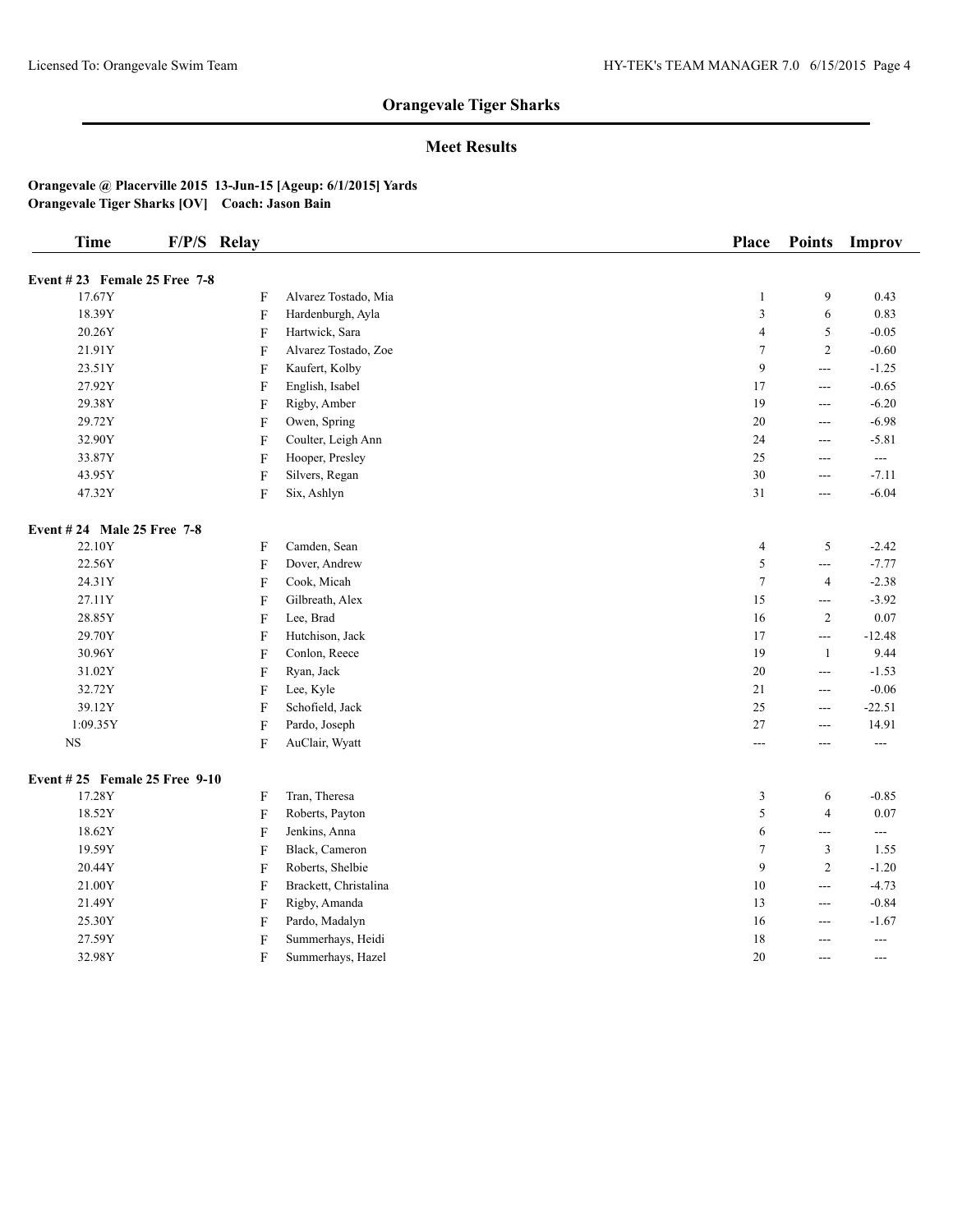## **Meet Results**

| <b>Time</b>                    | F/P/S Relay               |                      | Place                   | <b>Points</b>  | Improv        |
|--------------------------------|---------------------------|----------------------|-------------------------|----------------|---------------|
| Event #26 Male 25 Free 9-10    |                           |                      |                         |                |               |
| 17.57Y                         | F                         | Penman, Bode         | 3                       | 6              | 0.40          |
| 18.79Y                         | F                         | Bain, Riley          | 6                       | $\overline{4}$ | 0.36          |
| 19.23Y                         | F                         | Durgin, Elijah       | $\tau$                  | 3              | $-0.82$       |
| 19.58Y                         | F                         | Weist, Ronnie        | $\,$ 8 $\,$             | $\mathfrak{2}$ | $-0.21$       |
| 20.53Y                         | F                         | Smith, Brennan       | 11                      | $ -$           | $-3.04$       |
| 21.26Y                         | F                         | Gabrielli, Marcello  | 12                      | $---$          | $-1.32$       |
| 21.33Y                         | $\boldsymbol{\mathrm{F}}$ | Bergen, Ryland       | 13                      | ---            | $-0.31$       |
| 22.80Y                         | $\boldsymbol{\mathrm{F}}$ | Ramey, Benson        | 14                      | ---            | $-2.70$       |
| 24.61Y                         | F                         | Begley, Zane         | 15                      | $---$          | $-0.75$       |
| 39.80Y                         | $\boldsymbol{\mathrm{F}}$ | Braxton, Travis      | 21                      | ---            | 2.42          |
| Event #27 Female 50 Free 11-12 |                           |                      |                         |                |               |
| 35.24Y                         | F                         | Karapetyan, Rosa     | 6                       | 4              | $-0.74$       |
| 36.15Y                         | F                         | Matista, Maryanna    | 9                       | 3              | 1.63          |
| 37.14Y                         | F                         | Bernino, Hannah      | $10\,$                  | $\mathfrak{2}$ | $-1.15$       |
| 37.99Y                         | F                         | Caron, Ava           | 11                      | $\mathbf{1}$   | 1.46          |
| 40.63Y                         | F                         | Ryan, Paige          | 12                      | ---            | $-1.56$       |
| 44.05Y                         | $\boldsymbol{\mathrm{F}}$ | Garcia, Luisa        | 13                      | ---            | $-0.35$       |
| 45.11Y                         | $\boldsymbol{\mathrm{F}}$ | Cook, Corrina        | 16                      | ---            | $-0.95$       |
| 50.35Y                         | F                         | Six, Alana           | 18                      | $---$          | 2.16          |
| Event #28 Male 50 Free 11-12   |                           |                      |                         |                |               |
| 34.43Y                         | F                         | Coulter, James       | $\overline{c}$          | $\tau$         | $-0.30$       |
| 36.91Y                         | F                         | Scollay, Cody        | $\overline{\mathbf{4}}$ | 5              | 0.26          |
| 39.12Y                         | F                         | Warren, Zachary      | 5                       | $\overline{4}$ | 0.74          |
| 40.05Y                         | F                         | Penman, Logan        | 6                       | 3              | 1.71          |
| 40.57Y                         | F                         | Olalde, Gabriel      | $\,$ 8 $\,$             | $\overline{a}$ | $-0.19$       |
| 46.41Y                         | F                         | McCarthy, Gabriel    | 11                      | $---$          | $-3.40$       |
| 46.47Y                         | $\boldsymbol{\mathrm{F}}$ | Summerhays, Hunter   | 12                      | ---            | $\sim$ $\sim$ |
| 51.75Y                         | F                         | Hutton, Kevin        | 13                      | ---            | 1.79          |
| Event #29 Female 50 Free 13-14 |                           |                      |                         |                |               |
| 31.61Y                         | F                         | Hale, Isabella       | 3                       | 6              | $-1.27$       |
| 32.36Y                         | F                         | Hardenburgh, Alaina  | $\overline{\mathbf{4}}$ | 5              | 0.39          |
| 32.94Y                         | F                         | Stinson, Amanda      | 5                       | $\overline{4}$ | $-1.05$       |
| 36.21Y                         | F                         | Argo, Savannah       | 8                       | $---$          | $-2.64$       |
| 36.32Y                         | F                         | Nicholas, Shelby     | 9                       | $\mathbf{1}$   | $-0.53$       |
| Event #30 Male 50 Free 13-14   |                           |                      |                         |                |               |
| 29.60Y                         | F                         | Walder, Pace         | 3                       | 6              | $-0.26$       |
| 29.82Y                         | F                         | Heinzen, Trayton     | 5                       | $\overline{4}$ | $-0.57$       |
| 31.13Y                         | F                         | Rosenberger, Vincent | $\tau$                  | $\mathfrak{2}$ | $-1.55$       |
| 35.20Y                         | F                         | Weist, David         | 9                       | $\mathbf{1}$   | 0.19          |
| 35.36Y                         | F                         | Polich, Austin       | $10\,$                  | $\frac{1}{2}$  | $-2.00$       |
| 35.89Y                         | F                         | Dill, Laroy          | 11                      | ---            | $-3.97$       |
| 51.92Y                         | F                         | Hann, Noel           | 12                      | $---$          | 2.04          |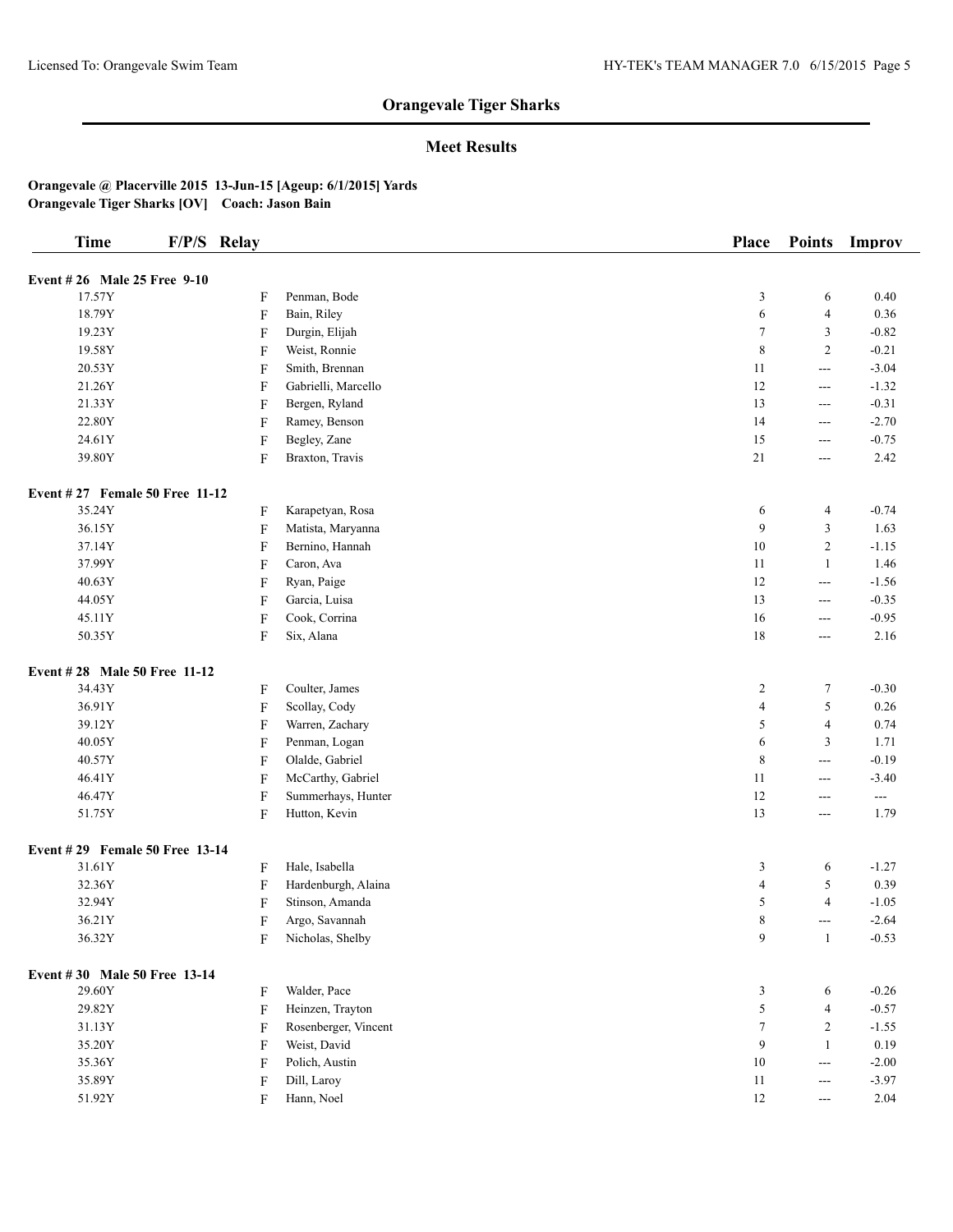## **Meet Results**

| <b>Time</b>                          | F/P/S Relay |                           |                      | Place          | <b>Points</b>            | Improv   |
|--------------------------------------|-------------|---------------------------|----------------------|----------------|--------------------------|----------|
| Event #31 Female 50 Free 15-18       |             |                           |                      |                |                          |          |
| 27.84Y                               |             | F                         | Williams, Alexis     | $\mathbf{1}$   | 9                        | 0.57     |
| 28.85Y                               |             | F                         | Debortoli, Natasha   | $\overline{2}$ | $\boldsymbol{7}$         | 0.71     |
| 30.42Y                               |             | $\mathbf F$               | Polich, Brianna      | $\,$ $\,$      | $\overline{c}$           | $-1.82$  |
| 44.81Y                               |             | F                         | Olalde, Desia        | 18             | $\mathbf{1}$             | 0.19     |
| Event #32 Male 50 Free 15-18         |             |                           |                      |                |                          |          |
| 41.03Y                               |             | F                         | Coulter, Joshua      | 9              | $\overline{\mathcal{L}}$ | $---$    |
| Event #33 Female 25 Back $6 &$ Under |             |                           |                      |                |                          |          |
| 32.59Y                               |             | F                         | Tran, Sarah          | 3              | 6                        | $-2.30$  |
| 34.98Y                               |             | F                         | Sheridan, Jude       | 5              | $\overline{a}$           | $-33.96$ |
| 40.41Y                               |             | F                         | Lee, Emily           | $\,$ $\,$      | $\overline{a}$           | $-5.71$  |
| 42.29Y                               |             | F                         | Hurd, Carolyn        | 10             | 3                        | $-2.47$  |
| 44.48Y                               |             | F                         | Reece, Nova          | 11             | $ -$                     | $-1.70$  |
| 44.99Y                               |             | F                         | Edgar, Kailey        | 12             | $\overline{c}$           | 3.26     |
| 45.07Y                               |             | F                         | Kurtz, Shelby        | 13             | $\mathbf{1}$             | 5.90     |
| 1:00.47Y                             |             | F                         | Heinzen, Gwyndolin   | 16             | $\frac{1}{2}$            | 0.90     |
| 54.96Y                               | DQ          | $\mathbf F$               | Mercer, Nicole       | $\frac{1}{2}$  | ---                      | $---$    |
| 1:00.95Y                             | DQ          | $\boldsymbol{\mathrm{F}}$ | Mudron, Danica       | ---            | ---                      | ---      |
| Event #34 Male 25 Back $6 &$ Under   |             |                           |                      |                |                          |          |
| 28.48Y                               |             | F                         | Golden, Brayden      | $\overline{c}$ | $\boldsymbol{7}$         | $-2.02$  |
| 31.01Y                               |             | $\mathbf F$               | Camden, Scott        | 3              | 6                        | $-3.09$  |
| 34.70Y                               |             | F                         | Ramey, Emerson       | $\overline{4}$ | 5                        | $-1.93$  |
| 38.33Y                               |             | $\boldsymbol{\mathrm{F}}$ | Penman, Wyatt        | 6              | 3                        | 0.85     |
| 44.38Y                               |             | $\boldsymbol{\mathrm{F}}$ | Eisenbarth, Ryder    | $\,$ 8 $\,$    | $---$                    | $-3.78$  |
| 44.90Y                               |             | $\boldsymbol{\mathrm{F}}$ | Bain, Jacoby         | 9              | ---                      | $-4.76$  |
| 48.21Y                               |             | F                         | Jenkins, Jack        | 10             | $---$                    | $\sim$   |
| 1:08.61Y                             |             | $\boldsymbol{\mathrm{F}}$ | Begley, Rhys         | 11             | $\frac{1}{2}$            | $-65.66$ |
| 1:11.12Y                             |             | F                         | Hutchison, Scott     | 12             | $---$                    | 7.74     |
| 50.22Y                               | DQ          | F                         | Penman, Noah         | ---            | ---                      | ---      |
| Event #35 Female 25 Back 7-8         |             |                           |                      |                |                          |          |
| 22.17Y                               |             | F                         | Hardenburgh, Ayla    | $\mathbf{1}$   | 9                        | 1.05     |
| 24.28Y                               |             | $\mathbf F$               | Bergen, Kylie        | $\overline{2}$ | $\overline{7}$           | 1.52     |
| 27.71Y                               |             | F                         | Alvarez Tostado, Zoe | $\,$ $\,$      | 3                        | 1.55     |
| 30.33Y                               |             | F                         | Hooper, Presley      | 11             | $\overline{c}$           | $-5.80$  |
| 31.27Y                               |             | F                         | Rigby, Amber         | 13             | $ -$                     | $-5.97$  |
| 32.10Y                               |             | F                         | English, Isabel      | 17             | ---                      | $-6.55$  |
| 52.84Y                               |             | F                         | Six, Ashlyn          | 25             | ---                      | $-16.41$ |
| 47.48Y                               | DO          | F                         | Silvers, Regan       | $---$          | ---                      | $-$      |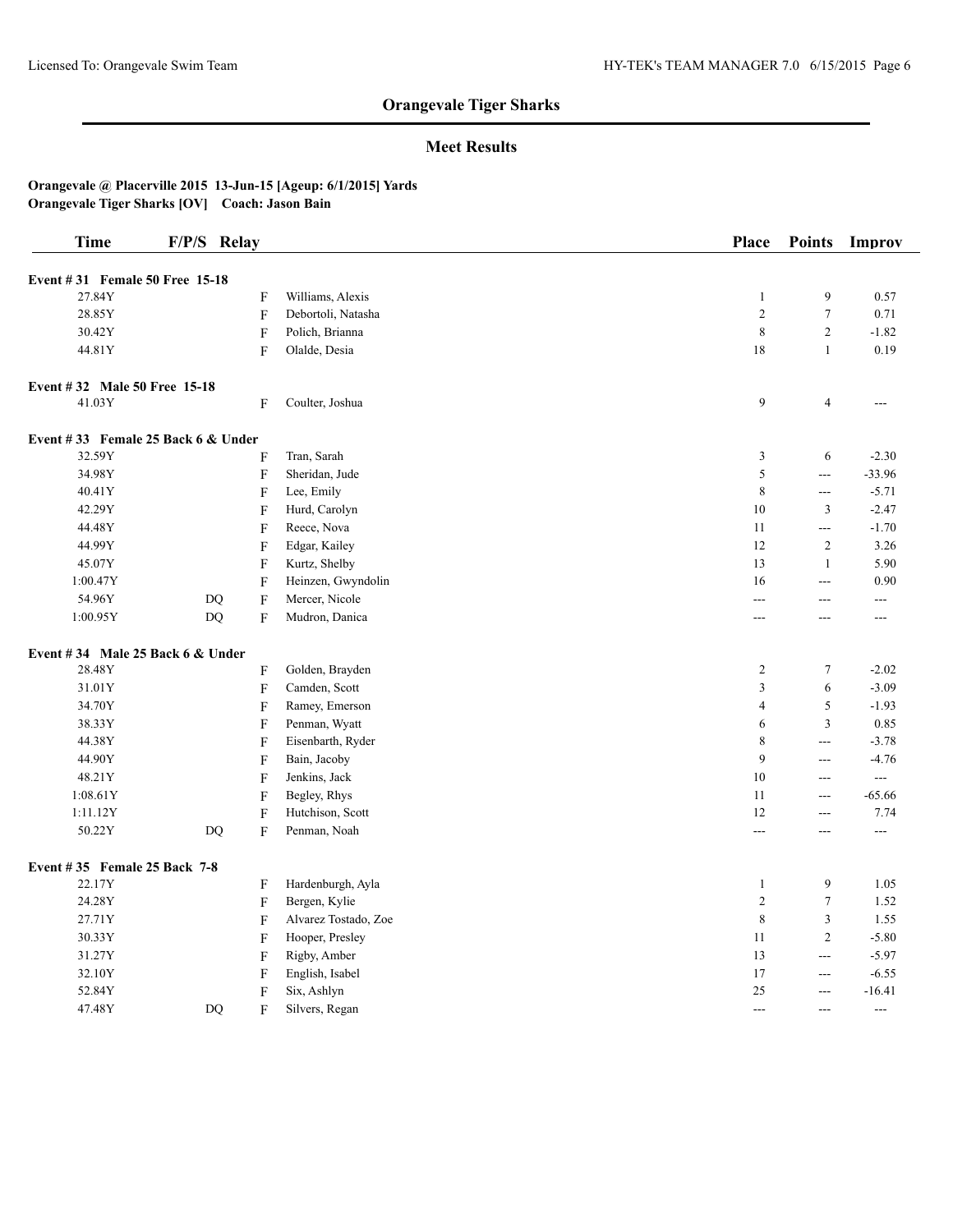## **Meet Results**

| <b>Time</b>                    | F/P/S Relay |                           |                       | Place            | <b>Points</b>  | <b>Improv</b> |
|--------------------------------|-------------|---------------------------|-----------------------|------------------|----------------|---------------|
| Event #36 Male 25 Back 7-8     |             |                           |                       |                  |                |               |
| 22.07Y                         |             | F                         | Scollay, Tyler        | $\mathbf{1}$     | 9              | $-0.66$       |
| 27.26Y                         |             | F                         | Golden, Nathaniel     | $\mathfrak z$    | ---            | $-2.85$       |
| 28.24Y                         |             | $\boldsymbol{\mathrm{F}}$ | Tran, Nicolas         | 6                | $\overline{a}$ | $-2.51$       |
| 29.88Y                         |             | F                         | Camden, Sean          | $\tau$           | $\overline{4}$ | 0.05          |
| 29.93Y                         |             | F                         | Cook, Micah           | $\,$ 8 $\,$      | 3              | 1.40          |
| 31.53Y                         |             | F                         | Conlon, Reece         | 13               | $\mathbf{1}$   | 2.01          |
| 33.27Y                         |             | F                         | Lee, Kyle             | $16\,$           | $\overline{a}$ | 0.86          |
| 34.87Y                         |             | F                         | Williams, Connor      | 17               | $\overline{a}$ | $-1.35$       |
| 36.14Y                         |             | F                         | Lee, Brad             | $18\,$           | $--$           | 2.86          |
| 36.19Y                         |             | F                         | Dover, Andrew         | 19               | $ -$           | $-6.74$       |
| 37.38Y                         |             | F                         | Ryan, Jack            | 21               | $\overline{a}$ | $-2.97$       |
| 41.19Y                         |             | F                         | Hutchison, Jack       | 24               | $\overline{a}$ | $-0.19$       |
| 52.04Y                         |             | F                         | Schofield, Jack       | $26\,$           | $\overline{a}$ | $-1.08$       |
| 1:03.54Y                       | <b>DQ</b>   | F                         | Pardo, Joseph         | $\overline{a}$   | $\sim$         | $-$           |
| Event #37 Female 25 Back 9-10  |             |                           |                       |                  |                |               |
| 22.03Y                         |             | F                         | Tran, Theresa         | $\overline{c}$   | $\tau$         | $-0.95$       |
| 24.29Y                         |             | F                         | Rigby, Amanda         | $\boldsymbol{7}$ | $\overline{a}$ | $-4.20$       |
| 24.40Y                         |             | F                         | Bernino, Lucy         | $\,$ 8 $\,$      | 3              | 1.35          |
| 24.96Y                         |             | F                         | Roberts, Payton       | $10\,$           | $\overline{2}$ | 1.11          |
| 24.99Y                         |             | F                         | Jenkins, Anna         | 11               | $\overline{a}$ | ---           |
| 27.61Y                         |             | F                         | Odom, Kristen         | 15               | $\mathbf{1}$   | $-0.46$       |
| 27.66Y                         |             | F                         | Beil, Megan           | 17               | $\overline{a}$ | $-2.49$       |
| 28.68Y                         |             | F                         | Summerhays, Heidi     | 19               | $\overline{a}$ | $-$           |
| $30.26\ensuremath{\mathrm{Y}}$ |             | F                         | Brackett, Christalina | $20\,$           | $\overline{a}$ | $-1.58$       |
| 33.15Y                         |             | F                         | Pardo, Madalyn        | 21               | $\overline{a}$ | 1.33          |
| Event #38 Male 25 Back 9-10    |             |                           |                       |                  |                |               |
| 19.64Y                         |             | F                         | Eisenbarth, Tyler     | 2                | 7              | $-1.33$       |
| 19.97Y                         |             | F                         | Williams, Cole        | $\mathfrak z$    | 6              | 0.74          |
| 24.81Y                         |             | F                         | Gabrielli, Marcello   | 9                | $\overline{c}$ | 0.89          |
| 25.41Y                         |             | F                         | Bain, Riley           | $10\,$           | $\mathbf{1}$   | $-0.11$       |
| 26.20Y                         |             | F                         | Weist, Ronnie         | 11               | $\overline{a}$ | $-0.76$       |
| 26.39Y                         |             | F                         | Durgin, Elijah        | 12               | $\overline{a}$ | $-1.04$       |
| 27.36Y                         |             | F                         | Ramey, Benson         | 13               | $\overline{a}$ | $-3.53$       |
| 27.73Y                         |             | $\boldsymbol{\mathrm{F}}$ | Smith, Brennan        | 16               | $\overline{a}$ | $-2.19$       |
| 49.04Y                         |             | F                         | Braxton, Travis       | 19               | $--$           | $-26.29$      |
| $_{\rm NS}$                    |             | F                         | AuClair, Matthew      | ---              | $\sim$         | ---           |
| <b>NS</b>                      |             | F                         | Begley, Zane          | ---              | $\sim$         | ---           |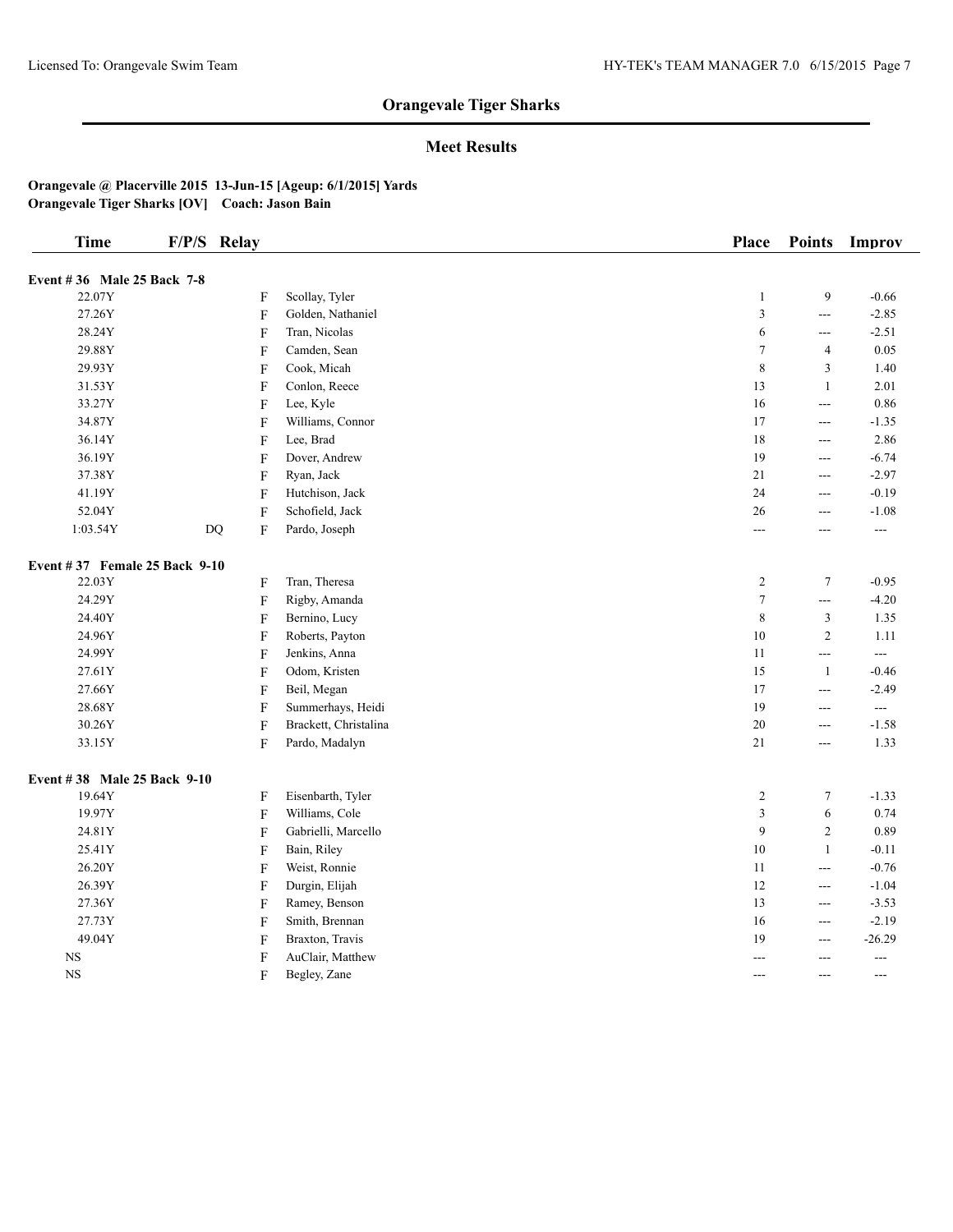## **Meet Results**

| <b>Time</b>                         | F/P/S Relay            |                           |                          | Place          | <b>Points</b>  | Improv        |
|-------------------------------------|------------------------|---------------------------|--------------------------|----------------|----------------|---------------|
| Event #39 Female 50 Back 11-12      |                        |                           |                          |                |                |               |
| 40.58Y                              |                        | $\boldsymbol{\mathrm{F}}$ | Jojola, Giana            | $\overline{4}$ | 6              | 2.14          |
| 43.16Y                              |                        | $\boldsymbol{\mathrm{F}}$ | Wilson, Katelyn          | $\tau$         | $\overline{4}$ | $-3.15$       |
| 43.80Y                              |                        | F                         | Ryan, Paige              | $\,$ 8 $\,$    | 3              | $-1.65$       |
| 45.32Y                              |                        | F                         | Alvarez Tostado, Fionnah | 10             | ---            | $-1.74$       |
| 47.49Y                              |                        | F                         | Bernino, Hannah          | 12             | 1              | 0.74          |
| 58.49Y                              |                        | F                         | Six, Alana               | 14             | $--$           | 0.58          |
| 1:05.01Y                            | $\mathbf{D}\mathbf{Q}$ | F                         | Cook, Corrina            | ---            | ---            | ---           |
| 47.93Y                              | $\mathbf{D}\mathbf{Q}$ | F                         | Garcia, Luisa            | ---            | ---            | ---           |
| <b>Event #40 Male 50 Back 11-12</b> |                        |                           |                          |                |                |               |
| 41.07Y                              |                        | F                         | Scollay, Cody            | $\overline{c}$ | 7              | $-0.65$       |
| 44.29Y                              |                        | F                         | Coulter, James           | $\overline{4}$ | 5              | 2.07          |
| 48.63Y                              |                        | F                         | Warren, Zachary          | 5              | 4              | $-0.41$       |
| 50.24Y                              |                        | F                         | Olalde, Gabriel          | 6              | 3              | $-3.23$       |
| 50.63Y                              |                        | F                         | Conlon, Riley            | $\overline{7}$ | $\overline{a}$ | $-8.91$       |
| 58.28Y                              |                        | F                         | McCarthy, Gabriel        | 10             | ---            | $-14.86$      |
| 59.90Y                              |                        | $\boldsymbol{\mathrm{F}}$ | Hutton, Kevin            | 11             | ---            | $-15.67$      |
| 55.95Y                              | DQ                     | $\boldsymbol{\mathrm{F}}$ | Summerhays, Hunter       | ---            | ---            | $\sim$ $\sim$ |
| Event #41 Female 50 Back 13-14      |                        |                           |                          |                |                |               |
| 37.36Y                              |                        | F                         | Pagliaro, Greysha        | 1              | 9              | 0.10          |
| 46.72Y                              |                        | $\boldsymbol{\mathrm{F}}$ | Nicholas, Shelby         | $\tau$         | 4              | 0.18          |
| 47.42Y                              |                        | F                         | Argo, Savannah           | 8              | 3              | 1.66          |
| 45.70Y                              | DQ                     | F                         | Coulter, Catherine       | $---$          | ---            | ---           |
| Event #42 Male 50 Back 13-14        |                        |                           |                          |                |                |               |
| 33.28Y                              |                        | F                         | Boe, Jacob               | $\overline{c}$ | 7              | $-0.34$       |
| 37.23Y                              |                        | F                         | Kliewer, Evan            | 3              | 6              | $-1.67$       |
| 37.99Y                              |                        | F                         | Walder, Pace             | 5              | $\overline{4}$ | $-3.55$       |
| 42.64Y                              |                        | $\boldsymbol{\mathrm{F}}$ | Polich, Austin           | 6              | $\overline{a}$ | $-1.45$       |
| 50.18Y                              |                        | F                         | Dill, Laroy              | 8              | $\overline{a}$ | $-2.33$       |
| 1:00.45Y                            |                        | $\boldsymbol{\mathrm{F}}$ | Hann, Noel               | 10             | ---            | 4.30          |
| $_{\rm NS}$                         |                        | F                         | Weist, David             | ---            | ---            | $---$         |
| Event #43 Female 50 Back 15-18      |                        |                           |                          |                |                |               |
| 31.97Y                              |                        | F                         | Warix, Sara              | 1              | 9              | 0.23          |
| 33.32Y                              |                        | F                         | Boe, Taylor              | 2              | 7              | $-1.24$       |
| 39.45Y                              |                        | F                         | Polich, Brianna          | $\,8\,$        | $\mathbf{2}$   | 1.20          |
| 1:02.32Y                            |                        | $\boldsymbol{\mathrm{F}}$ | Olalde, Desia            | $12\,$         | $\mathbf{1}$   | 1.87          |
| Event #44 Male 50 Back 15-18        |                        |                           |                          |                |                |               |
| 35.03Y                              |                        | F                         | Dill, Arthur             | 3              | 6              | 2.09          |
| 49.71Y                              |                        | $\rm F$                   | Coulter, Joshua          | $\tau$         | 3              | $-8.65$       |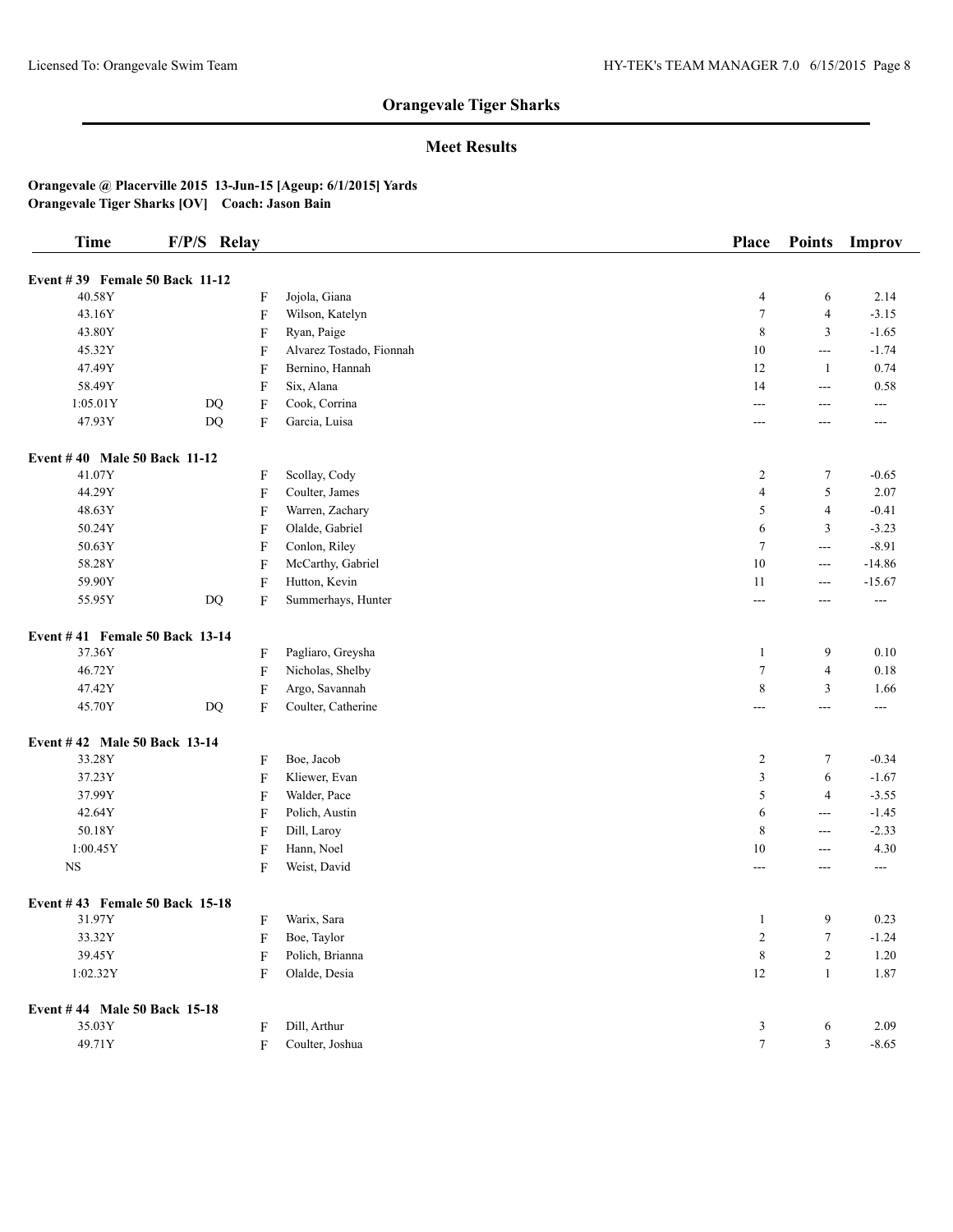## **Meet Results**

| <b>Time</b>                       | F/P/S Relay |                           |                          | <b>Place</b>     | <b>Points</b>            | Improv               |
|-----------------------------------|-------------|---------------------------|--------------------------|------------------|--------------------------|----------------------|
| Event #45 Female 25 Breast 7-8    |             |                           |                          |                  |                          |                      |
| 25.29Y                            |             | F                         | Hardenburgh, Ayla        | 1                | 9                        | $-5.73$              |
| 31.24Y                            |             | F                         | Hartwick, Sara           | $\overline{4}$   | 5                        | $-0.33$              |
| 32.83Y                            |             | F                         | Bergen, Kylie            | 5                | 4                        | $- - -$              |
| 35.71Y                            |             | F                         | Owen, Spring             | 8                | 2                        | ---                  |
| 36.84Y                            | DQ          | F                         | Kaufert, Kolby           | ---              | ---                      | ---                  |
| Event #46 Male 25 Breast 7-8      |             |                           |                          |                  |                          |                      |
| 26.63Y                            |             | F                         | Scollay, Tyler           | $\boldsymbol{2}$ | $\tau$                   | 1.33                 |
| 31.08Y                            |             | F                         | Brooks, Parker           | $\overline{4}$   | 5                        | $-0.69$              |
| 36.43Y                            |             | F                         | Williams, Connor         | 8                | $\overline{a}$           | $-6.91$              |
| 36.68Y                            |             | F                         | Mercer, Brandon          | 9                | $\overline{2}$           | 0.19                 |
| 37.64Y                            |             | F                         | Camden, Sean             | 11               | $\mathbf{1}$             | 0.93                 |
| 40.58Y                            | DQ          | F                         | Conlon, Reece            | $---$            | ---                      | ---                  |
| 38.00Y                            | <b>DQ</b>   | F                         | Gilbreath, Alex          | $---$            | ---                      | ---                  |
| 37.34Y                            | DQ          | F                         | Puryear, Will            | ---              | ---                      | ---                  |
| Event $#47$ Female 25 Breast 9-10 |             |                           |                          |                  |                          |                      |
| 23.30Y                            |             | F                         | Roberts, Payton          | $\overline{c}$   | 7                        | $-1.30$              |
| 24.65Y                            |             | $\boldsymbol{\mathrm{F}}$ | Odom, Kristen            | $\overline{4}$   | 5                        | $-0.91$              |
| 25.58Y                            |             | $\boldsymbol{\mathrm{F}}$ | Kliewer, Shay            | 5                | $\overline{\mathcal{L}}$ | $-0.52$              |
| 28.79Y                            |             | F                         | Beil, Megan              | $\tau$           | $\mathfrak{2}$           | $-5.40$              |
| Event #48 Male 25 Breast 9-10     |             |                           |                          |                  |                          |                      |
| 21.15Y                            |             | F                         | Heinzen, Deklan          | 1                | 9                        | 0.73                 |
| 25.28Y                            |             | F                         | Williams, Cole           | 6                | $\overline{\mathcal{L}}$ | $-2.35$              |
| 30.50Y                            |             | F                         | Matista, Matthew         | 9                | $\mathfrak{2}$           | 6.22                 |
| 35.77Y                            | DQ          | $\boldsymbol{\mathrm{F}}$ | Bergen, Ryland           | $---$            | ---                      | $---$                |
| Event #49 Female 50 Breast 11-12  |             |                           |                          |                  |                          |                      |
| 46.38Y                            |             | F                         | Karapetyan, Rosa         | 5                | 4                        | $-2.97$              |
| 47.54Y                            |             | F                         | Alvarez Tostado, Fionnah | 6                | 3                        | $-2.20$              |
| 51.46Y                            |             | F                         | Matista, Maryanna        | 8                | $\overline{c}$           | $-1.20$              |
| 55.76Y                            |             | F                         | Wilson, Katelyn          | 10               | $\mathbf{1}$             | $-2.81$              |
| 1:05.48Y                          | $\rm DQ$    | F                         | Garcia, Luisa            | ---              | ---                      | $\scriptstyle\cdots$ |
| Event #50 Male 50 Breast 11-12    |             |                           |                          |                  |                          |                      |
| 50.27Y                            |             | F                         | Scollay, Cody            | 4                | 5                        | $-1.38$              |
| 53.06Y                            |             | $\boldsymbol{\mathrm{F}}$ | Cahill, Patrick          | 5                | $\overline{\mathcal{L}}$ | $-6.85$              |
| 1:03.20Y                          |             | F                         | Conlon, Riley            | $\epsilon$       | 3                        | $\qquad \qquad - -$  |
| Event #51 Female 50 Breast 13-14  |             |                           |                          |                  |                          |                      |
| 37.04Y                            |             | F                         | Pagliaro, Greysha        | $\overline{c}$   | $\tau$                   | 1.78                 |
| 41.03Y                            |             | F                         | Hardenburgh, Alaina      | 3                | 6                        | $-1.95$              |
| 44.31Y                            |             | F                         | Hale, Isabella           | 4                | 5                        | $-2.60$              |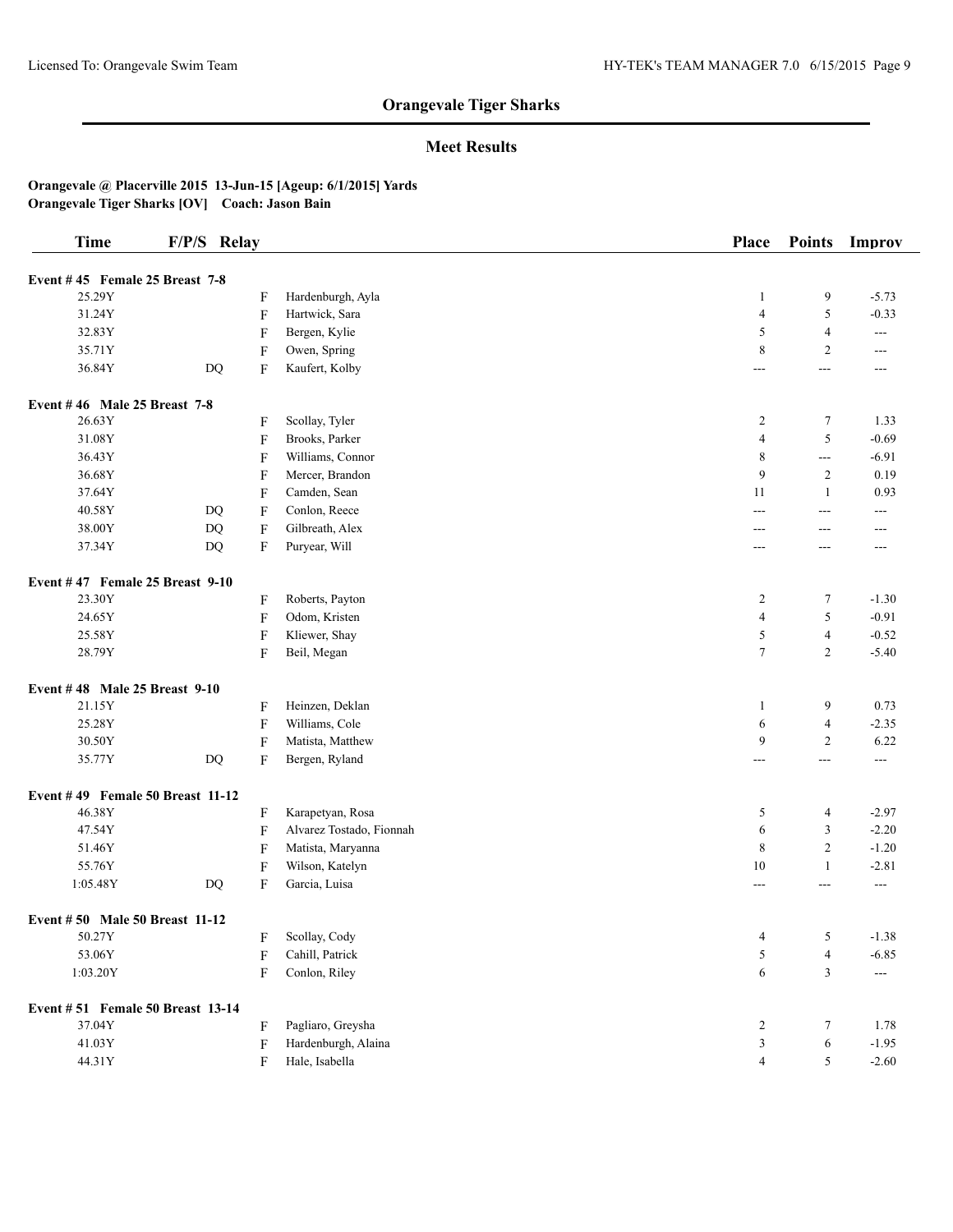## **Meet Results**

| <b>Time</b>                      | F/P/S Relay               |                      | <b>Place</b>   | <b>Points</b>           | Improv         |
|----------------------------------|---------------------------|----------------------|----------------|-------------------------|----------------|
| Event #52 Male 50 Breast 13-14   |                           |                      |                |                         |                |
| 40.25Y                           | F                         | Heinzen, Trayton     | $\overline{c}$ | 7                       | $-1.16$        |
| 43.65Y                           | $\boldsymbol{\mathrm{F}}$ | Odom, Grant          | 3              | 6                       | $-1.54$        |
| 46.01Y                           | F                         | Rosenberger, Vincent | 5              | $\overline{4}$          | $-0.08$        |
|                                  |                           |                      |                |                         |                |
| Event #53 Female 50 Breast 15-18 |                           |                      |                |                         |                |
| 36.77Y                           | F                         | Warix, Sara          | $\overline{c}$ | $\tau$                  | 0.10           |
| 40.12Y                           | F                         | Debortoli, Natasha   | 6              | 3                       | 1.63           |
| 42.59Y                           | $\mathbf F$               | Weist, Christina     | $10\,$         | $\mathbf{1}$            | 1.04           |
| Event #54 Male 50 Breast 15-18   |                           |                      |                |                         |                |
| 37.22Y                           | F                         | Dill, Arthur         | 5              | $\overline{\mathbf{4}}$ | 0.44           |
| Event $#55$ Female 50 Free 7-8   |                           |                      |                |                         |                |
| 40.66Y                           | F                         | Alvarez Tostado, Mia | $\overline{c}$ | $\tau$                  | $-3.55$        |
| 55.49Y                           | $\boldsymbol{\mathrm{F}}$ | Kaufert, Kolby       | $\tau$         | ---                     | $---$          |
| 1:09.79Y                         | F                         | English, Isabel      | 10             | 4                       | $---$          |
| 1:21.01Y                         | F                         | Coulter, Leigh Ann   | 11             | $---$                   | ---            |
| 1:23.22Y                         | F                         | Hooper, Presley      | 12             | ---                     | ---            |
| 1:33.93Y                         | F                         | Silvers, Regan       | 13             | 3                       | ---            |
| 1:41.47Y                         | $\boldsymbol{\mathrm{F}}$ | Six, Ashlyn          | 14             | $\overline{c}$          | $---$          |
| $_{\rm NS}$                      | F                         | Owen, Spring         | $\frac{1}{2}$  | ---                     | ---            |
| Event #56 Male 50 Free 7-8       |                           |                      |                |                         |                |
| 46.69Y                           | F                         | Golden, Nathaniel    | $\mathbf{1}$   | 9                       | $-5.85$        |
| 50.28Y                           | $\mathbf F$               | Brooks, Parker       | $\sqrt{2}$     | $\overline{7}$          | $-1.64$        |
| 57.22Y                           | F                         | Dover, Andrew        | 6              | ---                     | $---$          |
| 58.79Y                           | F                         | Puryear, Will        | $\tau$         | ---                     | $\overline{a}$ |
| 1:03.68Y                         | F                         | Gilbreath, Alex      | 9              | 3                       | $-4.95$        |
| 1:03.73Y                         | F                         | Mercer, Brandon      | 10             | $\frac{1}{2}$           | $-28.21$       |
| 1:08.56Y                         | F                         | Lee, Brad            | 12             | ---                     | ---            |
| 1:11.29Y                         | F                         | Ryan, Jack           | 13             | ---                     | $---$          |
| 1:14.80Y                         | F                         | Tran, Nicolas        | 14             | ---                     | ---            |
| 1:19.55Y                         | $\boldsymbol{\mathrm{F}}$ | Lee, Kyle            | 15             | $\overline{a}$          | ---            |
| 1:21.19Y                         | F                         | Williams, Connor     | 16             | $\mathfrak{2}$          | 4.15           |
| 1:23.47Y                         | F                         | Hutchison, Jack      | 18             | ---                     | ---            |
| 1:44.35Y                         | F                         | Schofield, Jack      | 20             | ---                     | $---$          |
| 2:11.91Y                         | F                         | Pardo, Joseph        | 21             | ---                     | $---$          |
| $_{\rm NS}$                      | F                         | AuClair, Wyatt       | ---            | ---                     | ---            |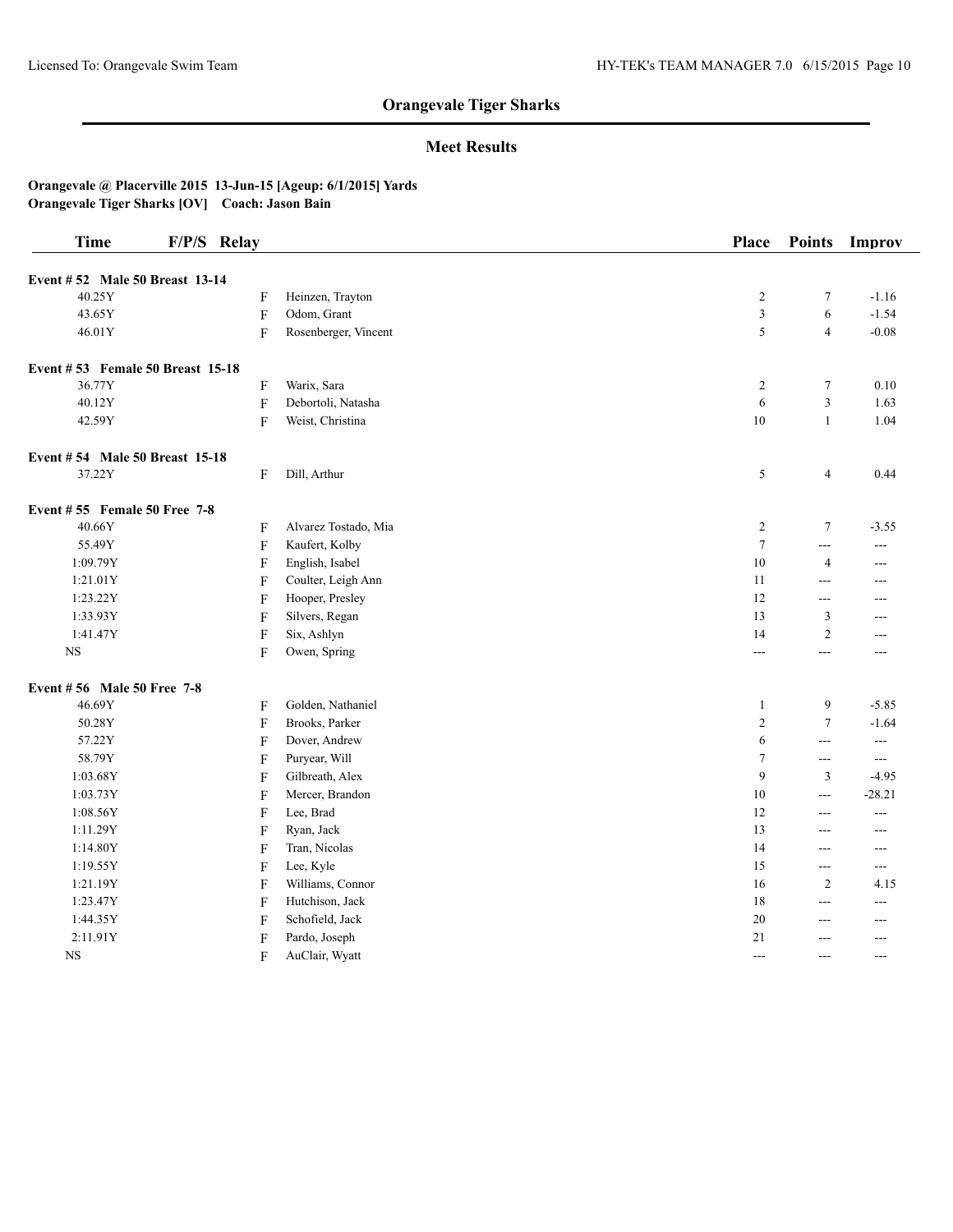## **Meet Results**

| <b>Time</b>                      | F/P/S Relay |                           |                       | Place          | <b>Points</b>            | Improv                   |
|----------------------------------|-------------|---------------------------|-----------------------|----------------|--------------------------|--------------------------|
| Event $#57$ Female 50 Free 9-10  |             |                           |                       |                |                          |                          |
| 43.82Y                           |             | F                         | Jenkins, Anna         | 5              | ---                      | ---                      |
| 44.33Y                           |             | $\boldsymbol{\mathrm{F}}$ | Kliewer, Shay         | 6              | 5                        | $-1.50$                  |
| 46.20Y                           |             | F                         | Roberts, Shelbie      | $\tau$         | $\overline{4}$           | $-6.00$                  |
| 51.67Y                           |             | F                         | Beil, Megan           | 11             | $\overline{c}$           | $-2.77$                  |
| 51.77Y                           |             | $\boldsymbol{\mathrm{F}}$ | Brackett, Christalina | 13             | ---                      | $\sim$ $\sim$            |
| 57.58Y                           |             | $\boldsymbol{\mathrm{F}}$ | Pardo, Madalyn        | 14             | $\mathbf{1}$             | $-3.69$                  |
| 1:03.57Y                         |             | F                         | Summerhays, Heidi     | 15             | ---                      | ---                      |
| 48.68Y                           | $\rm DQ$    | $\boldsymbol{\mathrm{F}}$ | Rigby, Amanda         | ---            | ---                      | $---$                    |
| $_{\rm NS}$                      |             | $\boldsymbol{\mathrm{F}}$ | Summerhays, Hazel     | ---            | ---                      | $---$                    |
|                                  |             |                           |                       |                |                          |                          |
| Event #58 Male 50 Free 9-10      |             |                           |                       |                |                          |                          |
| 42.14Y                           |             | F                         | Penman, Bode          | 5              | 4                        | 0.11                     |
| 42.38Y                           |             | $\boldsymbol{\mathrm{F}}$ | Durgin, Elijah        | 6              | ---                      | ---                      |
| 44.93Y                           |             | F                         | Bain, Riley           | $\tau$         | 3                        | $-0.62$                  |
| 45.31Y                           |             | F                         | Weist, Ronnie         | 8              | $\sim$ $\sim$            | $-14.24$                 |
| 47.43Y                           |             | F                         | Bergen, Ryland        | 9              | $\overline{c}$           | $-3.10$                  |
| 48.56Y                           |             | $\boldsymbol{\mathrm{F}}$ | Smith, Brennan        | 10             | ---                      | $\overline{a}$           |
| 48.97Y                           |             | $\boldsymbol{\mathrm{F}}$ | Gabrielli, Marcello   | 11             | $\mathbf{1}$             | $-0.51$                  |
| 52.39Y                           |             | $\boldsymbol{\mathrm{F}}$ | Ramey, Benson         | 12             | ---                      | $-7.77$                  |
| 55.21Y                           |             | $\boldsymbol{\mathrm{F}}$ | Begley, Zane          | 14             | ---                      | $-0.80$                  |
| $_{\rm NS}$                      |             | $\boldsymbol{\mathrm{F}}$ | AuClair, Matthew      | ---            | ---                      | $- - -$                  |
| 1:32.60Y                         | DQ          | F                         | Braxton, Travis       | ---            | ---                      | ---                      |
| Event #59 Female 100 Free 11-12  |             |                           |                       |                |                          |                          |
| 1:21.37Y                         |             | F                         | Matista, Maryanna     | 3              | $\hspace{0.05cm} \ldots$ | $- - -$                  |
| 1:24.92Y                         |             | F                         | Wilson, Katelyn       | 6              | 5                        | $-4.32$                  |
| 1:26.45Y                         |             | $\boldsymbol{\mathrm{F}}$ | Caron, Ava            | 9              | ---                      | ---                      |
| 1:35.53Y                         |             | $\boldsymbol{\mathrm{F}}$ | Roberts, Savannah     | 10             | ---                      | ---                      |
| 1:35.78Y                         |             | F                         | Ryan, Paige           | 11             | 3                        | ---                      |
| 1:44.99Y                         |             | $\boldsymbol{\mathrm{F}}$ | Cook, Corrina         | 12             | $\overline{c}$           | 1.90                     |
| 1:56.08Y                         |             | $\boldsymbol{\mathrm{F}}$ | Six, Alana            | 15             | $\mathbf{1}$             | $---$                    |
|                                  |             |                           |                       |                |                          |                          |
| Event # 60 Male 100 Free 11-12   |             |                           |                       |                |                          |                          |
| 1:20.02Y                         |             | F                         | Black, Ethan          | $\overline{c}$ | ---                      | ---                      |
| 1:29.80Y                         |             | F                         | Warren, Zachary       | 3              | $\tau$                   | 1.24                     |
| 1:41.37Y                         |             | F                         | Penman, Logan         | 5              | 5                        | $\sim$ $\sim$            |
| 1:45.62Y                         |             | F                         | McCarthy, Gabriel     | 7              | 3                        | ---                      |
| 1:47.52Y                         |             | F                         | Summerhays, Hunter    | 8              | ---                      |                          |
| 1:52.96Y                         |             | $\overline{F}$            | Hutton, Kevin         | 9              | $\overline{c}$           | ---                      |
| Event # 61 Female 100 Free 13-14 |             |                           |                       |                |                          |                          |
| 1:12.25Y                         |             | F                         | Stinson, Amanda       | 1              | 9                        | $-4.37$                  |
| 1:12.54Y                         |             | $\rm F$                   | Hardenburgh, Alaina   | $\overline{c}$ | $\tau$                   | $-4.02$                  |
| 1:22.46Y                         |             | F                         | Nicholas, Shelby      | 6              | 3                        | $\hspace{0.05cm} \ldots$ |
|                                  |             |                           | Argo, Savannah        |                |                          |                          |
| $_{\rm NS}$                      |             | F                         |                       | $---$          | $---$                    | ---                      |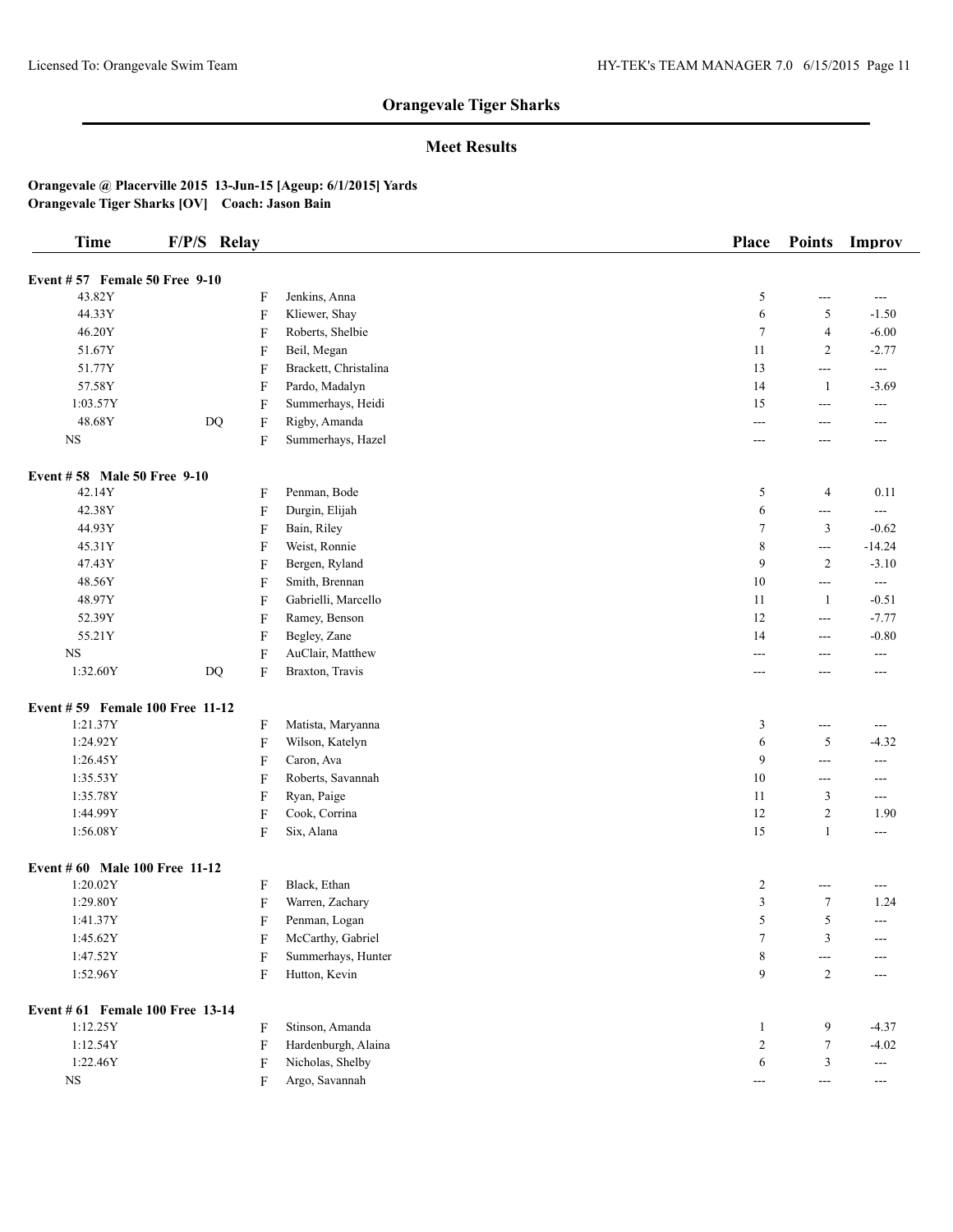## **Meet Results**

| <b>Time</b>                      | F/P/S Relay                                         |                      | Place                                  | <b>Points</b>    | Improv        |
|----------------------------------|-----------------------------------------------------|----------------------|----------------------------------------|------------------|---------------|
| Event # 62 Male 100 Free 13-14   |                                                     |                      |                                        |                  |               |
| 1:07.01Y                         | F                                                   | Kliewer, Evan        | 3                                      | 6                | $-4.01$       |
| 1:07.13Y                         | F                                                   | Boe, Jacob           | $\overline{4}$                         | $\sqrt{5}$       | $-5.24$       |
| 1:18.29Y                         | $\boldsymbol{\mathrm{F}}$                           | Odom, Grant          | 6                                      | $\mathfrak z$    | $-4.25$       |
| 1:20.67Y                         | $\rm F$                                             | Dill, Laroy          | 7                                      | $\overline{a}$   | $-14.24$      |
| 1:20.89Y                         | F                                                   | Weist, David         | 8                                      | $---$            | $-6.51$       |
| 1:26.45Y                         | F                                                   | Polich, Austin       | 9                                      | $\overline{2}$   | $-0.87$       |
| 2:05.37Y                         | $\rm F$                                             | Hann, Noel           | $10\,$                                 | $\overline{a}$   | 5.78          |
| Event # 63 Female 100 Free 15-18 |                                                     |                      |                                        |                  |               |
| 59.74Y                           | F                                                   | Williams, Alexis     | $\mathbf{1}$                           | 9                | $--$          |
| 1:01.48Y                         | $\boldsymbol{\mathrm{F}}$                           | Weist, Christina     | $\overline{2}$                         | $\tau$           | 0.13          |
| 1:43.37Y                         | $\boldsymbol{\mathrm{F}}$                           | Olalde, Desia        | 11                                     | $\mathbf{1}$     | $-2.93$       |
|                                  |                                                     |                      |                                        |                  |               |
| Event # 64 Male 100 Free 15-18   |                                                     |                      |                                        |                  |               |
| 52.00Y                           | F                                                   | Debortoli, Bryan     | $\overline{c}$                         | 7                | ---           |
| 1:39.49Y                         | $\rm F$                                             | Coulter, Joshua      | $\overline{7}$                         | $\overline{c}$   | ---           |
| Event # $65$ Female 25 Fly 7-8   |                                                     |                      |                                        |                  |               |
| 22.41Y                           | F                                                   | Alvarez Tostado, Mia | $\mathbf{1}$                           | 9                | $-0.62$       |
| 23.11Y                           | $\rm F$                                             | Bergen, Kylie        | $\overline{2}$                         | $\tau$           | $-3.88$       |
| 26.97Y                           | F                                                   | Hartwick, Sara       | 5                                      | $\overline{4}$   | 2.22          |
| 30.83Y                           | F                                                   | Alvarez Tostado, Zoe | 8                                      | $\mathbf{1}$     | $-1.55$       |
| 39.31Y                           | $\mathbf{D}\mathbf{Q}$<br>F                         | Coulter, Leigh Ann   | ---                                    | ---              | ---           |
| 40.80Y                           | DQ<br>F                                             | Rigby, Amber         | $---$                                  | $---$            | $---$         |
| Event # 66 Male 25 Fly 7-8       |                                                     |                      |                                        |                  |               |
| 23.18Y                           | F                                                   | Scollay, Tyler       | $\mathbf{1}$                           | 9                | $-1.82$       |
| 33.20Y                           | $\boldsymbol{\mathrm{F}}$                           | Brooks, Parker       | 6                                      | $\overline{4}$   | 4.29          |
| 34.93Y                           | ${\bf F}$                                           | Golden, Nathaniel    | $\tau$                                 | $\overline{a}$   | $\frac{1}{2}$ |
| 36.67Y                           | $\rm F$                                             | Mercer, Brandon      | 8                                      | $\mathfrak{Z}$   | $-2.08$       |
| 33.82Y                           | DQ<br>F                                             | Cook, Micah          | ---                                    | $---$            | ---           |
| 34.27Y                           | $\mathbf{D}\mathbf{Q}$<br>$\boldsymbol{\mathrm{F}}$ | Puryear, Will        | ---                                    | $---$            | ---           |
| 45.36Y                           | DQ<br>F                                             | Tran, Nicolas        | $\overline{a}$                         | $---$            | $---$         |
| Event # 67 Female 25 Fly 9-10    |                                                     |                      |                                        |                  |               |
| 23.92Y                           | F                                                   | Tran, Theresa        | 6                                      | 4                | $-0.70$       |
| 24.04Y                           | F                                                   | Bernino, Lucy        | 7                                      | 3                | $-3.95$       |
| 27.78Y                           | F                                                   | Roberts, Shelbie     | $10\,$                                 | $\boldsymbol{2}$ | 0.07          |
| 28.04Y                           | F                                                   | Black, Cameron       | $11\,$                                 | $\mathbf{1}$     | 2.06          |
| Event # 68 Male 25 Fly 9-10      |                                                     |                      |                                        |                  |               |
| 17.67Y                           | F                                                   | Heinzen, Deklan      | $\mathbf{1}$                           | 9                | $-0.35$       |
| 18.07Y                           | F                                                   | Matista, Matthew     | $\overline{2}$                         | $\tau$           | $-1.23$       |
| 23.65Y                           | F                                                   | Eisenbarth, Tyler    | $\tau$                                 | 3                | $-2.89$       |
| 29.48Y                           | $\rm DQ$<br>F                                       | Penman, Bode         | $\scriptstyle\cdots\scriptstyle\cdots$ | $---$            | ---           |
|                                  |                                                     |                      |                                        |                  |               |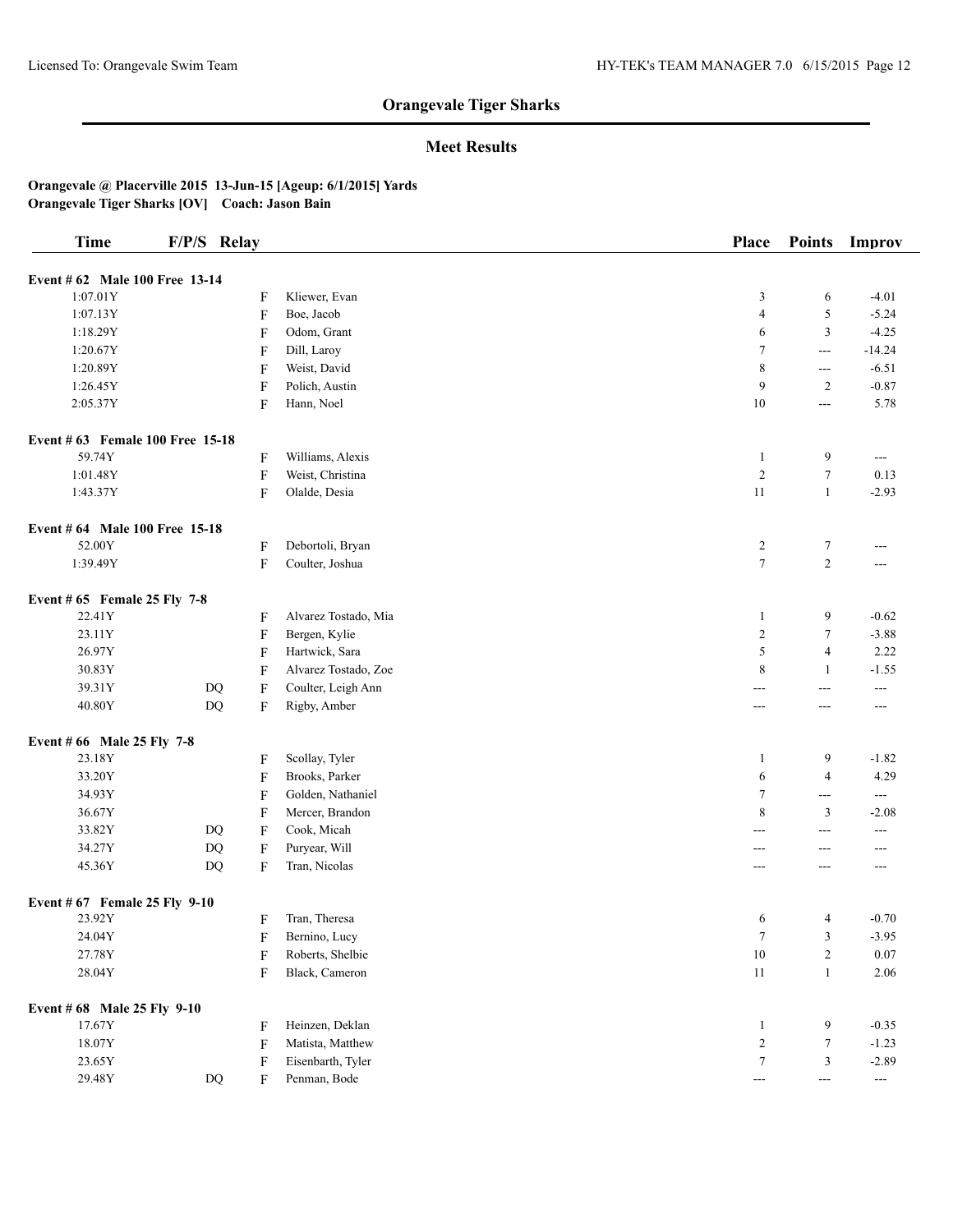## **Meet Results**

| <b>Time</b>                           |    | F/P/S Relay    |                                               |                    | Place                   | <b>Points</b>  | Improv         |
|---------------------------------------|----|----------------|-----------------------------------------------|--------------------|-------------------------|----------------|----------------|
| Event # 69 Female 50 Fly 11-12        |    |                |                                               |                    |                         |                |                |
| 35.99Y                                |    |                | Jojola, Giana<br>F                            |                    | 3                       | 6              | 0.51           |
| 46.71Y                                |    |                | Caron, Ava<br>F                               |                    | 9                       | 3              | $-6.20$        |
| 47.06Y                                |    |                | F<br>Roberts, Savannah                        |                    | 11                      | $\overline{2}$ | $-5.15$        |
| 47.23Y                                |    | DQ             | F<br>Bernino, Hannah                          |                    | $\overline{a}$          | ---            | $\overline{a}$ |
|                                       |    |                |                                               |                    |                         |                |                |
| Event #70 Male 50 Fly 11-12           |    |                |                                               |                    |                         |                |                |
| 38.89Y                                |    |                | Black, Ethan<br>F                             |                    | 1                       | 9              | $\sim$ $\sim$  |
| 50.93Y                                |    |                | F<br>Olalde, Gabriel                          |                    | $\overline{4}$          | 5              | $-2.44$        |
| 52.12Y                                |    |                | $\boldsymbol{\mathrm{F}}$<br>Cahill, Patrick  |                    | 5                       | $\overline{4}$ | $-3.84$        |
| 56.09Y                                |    |                | Penman, Logan<br>F                            |                    | 6                       | 3              | 2.27           |
| Event #71 Female 50 Fly 13-14         |    |                |                                               |                    |                         |                |                |
| 35.40Y                                |    |                | Hale, Isabella<br>F                           |                    | 1                       | 9              | $-2.45$        |
| 45.54Y                                |    |                | F<br>Coulter, Catherine                       |                    | 6                       | 3              | 2.70           |
|                                       |    |                |                                               |                    |                         |                |                |
| Event #72 Male 50 Fly 13-14           |    |                |                                               |                    |                         |                |                |
| 35.88Y                                |    |                | Walder, Pace<br>F                             |                    | 3                       | 6              | $-3.66$        |
| 36.17Y                                |    |                | F<br>Heinzen, Trayton                         |                    | 4                       | 5              | $-0.86$        |
| 45.57Y                                |    |                | F<br>Rosenberger, Vincent                     |                    | 6                       | 3              | 1.11           |
| Event #73 Female 50 Fly 15-18         |    |                |                                               |                    |                         |                |                |
| 30.14Y                                |    |                | Williams, Alexis<br>F                         |                    | 1                       | 9              | $-0.04$        |
| 34.09Y                                |    |                | F<br>Weist, Christina                         |                    | $\overline{4}$          | 5              | $-0.11$        |
| 37.22Y                                |    |                | F<br>Boe, Taylor                              |                    | 11                      | $\overline{c}$ | $-2.14$        |
| Event #74 Male 50 Fly 15-18           |    |                |                                               |                    |                         |                |                |
| 25.83Y                                |    |                | Debortoli, Bryan<br>F                         |                    | 1                       | 9              | $-0.91$        |
|                                       |    |                |                                               |                    |                         |                |                |
| Event #75 Female 100 Free Relay 7-8   |    |                |                                               |                    |                         |                |                |
| $1:18.25Y$ F                          |    | A Relay        | Orangevale Tiger Sharks                       |                    | $\mathbf{1}$            | 12             |                |
| Mia Alvarez Tostado (8)               |    |                | Sara Hartwick (8)                             | Kylie Bergen (8)   | Ayla Hardenburgh (8)    |                |                |
| 1:50.57Y F<br>Zoe Alvarez Tostado (8) |    | <b>B</b> Relay | Orangevale Tiger Sharks                       | Presley Hooper (8) | 4<br>Kolby Kaufert (7)  | 5              |                |
| 2:25.30Y F                            |    | C Relay        | Isabel English (7)<br>Orangevale Tiger Sharks |                    | 6                       | $\mathbf{1}$   |                |
| Spring Owen (8)                       |    |                | Leigh Ann Coulter (7)                         | Ashlyn Six (7)     | Amber Rigby (7)         |                |                |
|                                       |    |                |                                               |                    |                         |                |                |
| Event $#76$ Male 100 Free Relay 7-8   |    |                |                                               |                    |                         |                |                |
| $1:25.11Y$ F                          |    | A Relay        | Orangevale Tiger Sharks                       |                    | $\mathbf{1}$            | 12             |                |
| Parker Brooks (8)                     |    |                | Nathaniel Golden (8)                          | Reece Conlon (8)   | Tyler Scollay (8)       |                |                |
| 1:37.22Y F                            |    | <b>B</b> Relay | Orangevale Tiger Sharks                       |                    | 3                       | $\tau$         |                |
| Nicolas Tran (7)                      |    |                | Will Puryear (7)<br>Orangevale Tiger Sharks   | Micah Cook (8)     | Sean Camden (8)         |                |                |
| 1:48.83Y F<br>Brad Lee (8)            |    | C Relay        | Alex Gilbreath (8)                            | Andrew Dover (8)   | 5<br>Brandon Mercer (8) | 3              |                |
| 2:09.82Y F                            | DQ | D Relay        | Orangevale Tiger Sharks                       |                    | $\overline{a}$          | $---$          |                |
| Jack Ryan (8)                         |    |                | Joseph Pardo (8)                              | Jack Schofield (7) | Wyatt AuClair (7)       |                |                |
|                                       |    |                |                                               |                    |                         |                |                |